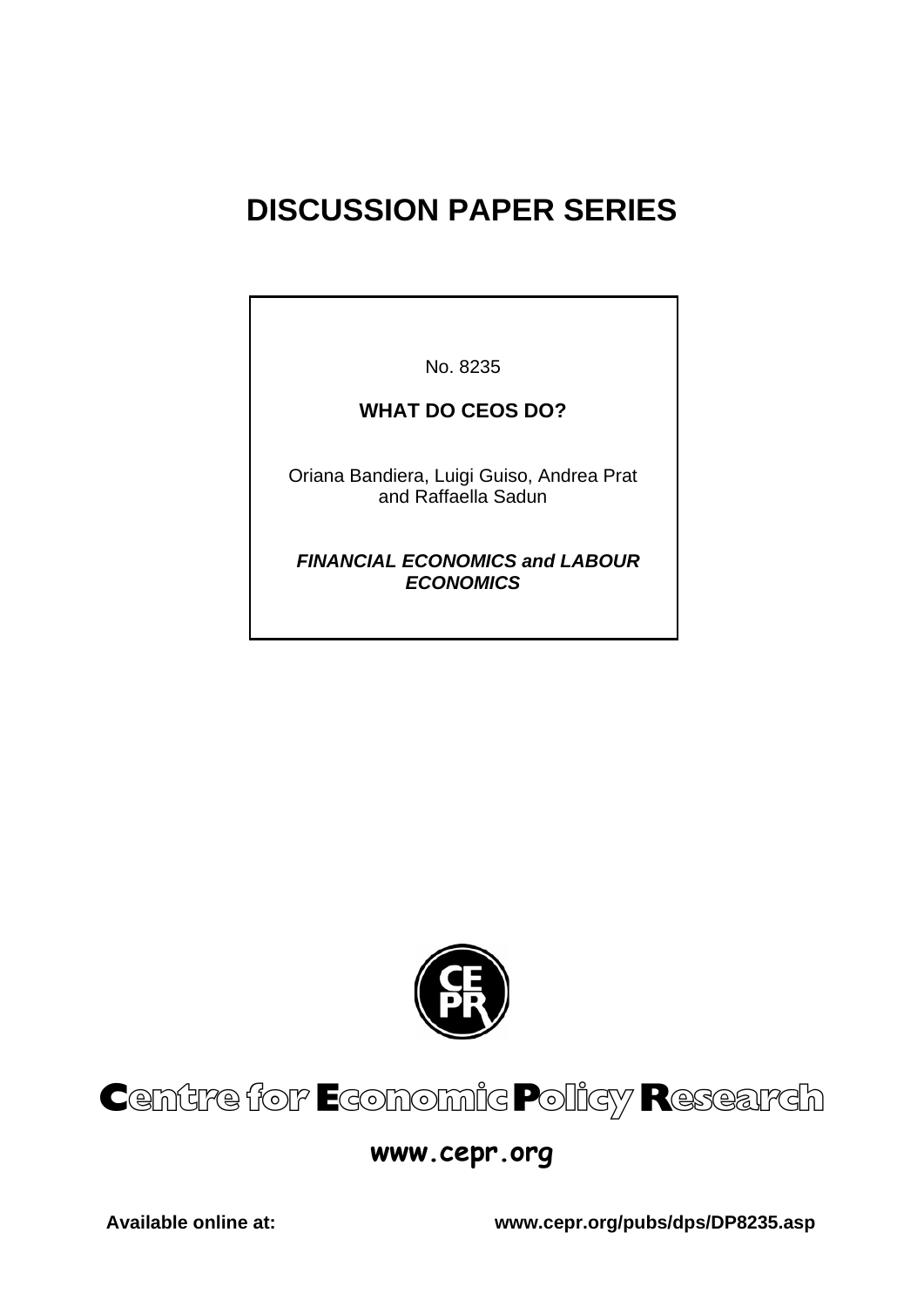*ISSN 0265-8003* 

## **WHAT DO CEOS DO?**

## **Oriana Bandiera, London School of Economics and CEPR Luigi Guiso, European University Institute and CEPR Andrea Prat, London School of Economics and CEPR Raffaella Sadun, Harvard University**

Discussion Paper No. 8235 February 2011

Centre for Economic Policy Research 77 Bastwick Street, London EC1V 3PZ, UK Tel: (44 20) 7183 8801, Fax: (44 20) 7183 8820 Email: cepr@cepr.org, Website: www.cepr.org

This Discussion Paper is issued under the auspices of the Centre's research programme in **FINANCIAL ECONOMICS and LABOUR ECONOMICS**. Any opinions expressed here are those of the author(s) and not those of the Centre for Economic Policy Research. Research disseminated by CEPR may include views on policy, but the Centre itself takes no institutional policy positions.

The Centre for Economic Policy Research was established in 1983 as an educational charity, to promote independent analysis and public discussion of open economies and the relations among them. It is pluralist and nonpartisan, bringing economic research to bear on the analysis of medium- and long-run policy questions.

These Discussion Papers often represent preliminary or incomplete work, circulated to encourage discussion and comment. Citation and use of such a paper should take account of its provisional character.

Copyright: Oriana Bandiera, Luigi Guiso, Andrea Prat and Raffaella Sadun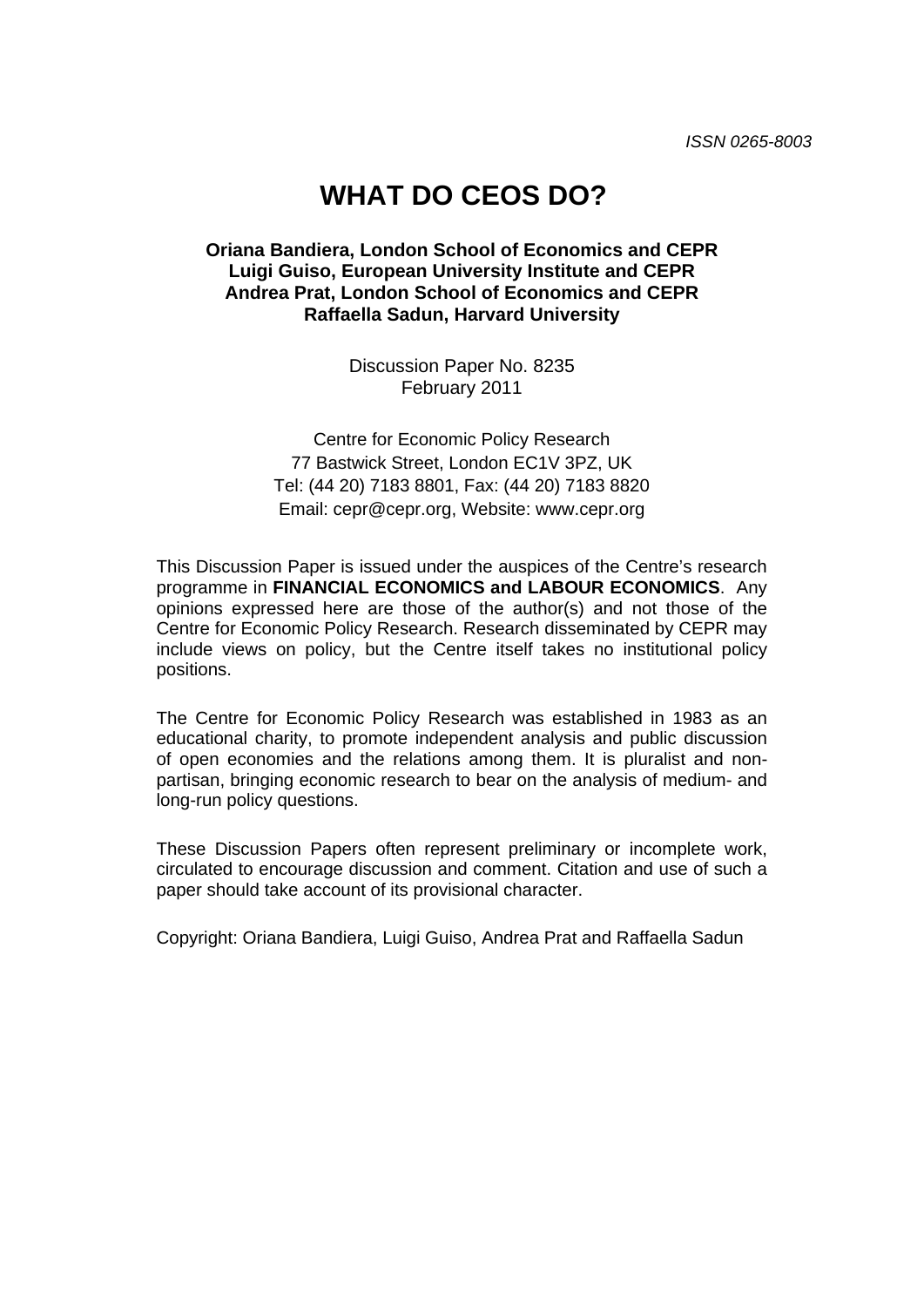CEPR Discussion Paper No. 8235

February 2011

## **ABSTRACT**

## What Do CEOs Do?\*

We develop a methodology to collect and analyze data on CEOs' time use. The idea - sketched out in a simple theoretical set-up - is that CEO time is a scarce resource and its allocation can help us identify the firm's priorities as well as the presence of governance issues. We follow 94 CEOs of top-600 Italian firms over a pre-specified week and record the time devoted each day to different work activities. We focus on the distinction between time spent with insiders (employees of the firm) and outsiders (people not employed by the firm). Individual CEOs differ systematically in how much time they spend at work and in how much time they devote to insiders vs. outsiders. We analyze the correlation between time use, managerial effort, quality of governance and firm performance, and interpret the empirical findings within two versions of our model, one with effective and one with imperfect corporate governance. The patterns we observe are consistent with the hypothesis that time spent with outsiders is on average less beneficial to the firm and more beneficial to the CEO and that the CEO spends more time with outsiders when governance is poor.

JEL Classification: D2, G3 and G34 Keywords: CEOs, corporate governance and time use

| Oriana Bandiera<br>Department of Economics<br><b>London School of Economics</b><br><b>Houghton Street</b><br>London WC2A 2AE | Luigi Guiso<br><b>Economics Department</b><br><b>European University Institute</b><br>Villa San Paolo<br>Via della Piazzuola 43 |
|------------------------------------------------------------------------------------------------------------------------------|---------------------------------------------------------------------------------------------------------------------------------|
|                                                                                                                              | I-50133 Firenze<br><b>ITALY</b>                                                                                                 |
| Email: o.bandiera@lse.ac.uk                                                                                                  | Email: luigi.guiso@eui.eu                                                                                                       |
| For further Discussion Papers by this author see:                                                                            | For further Discussion Papers by this autho                                                                                     |

www.cepr.org/pubs/new-dps/dplist.asp?authorid=147704

For further Discussion Papers by this author see: www.cepr.org/pubs/new-dps/dplist.asp?authorid=104028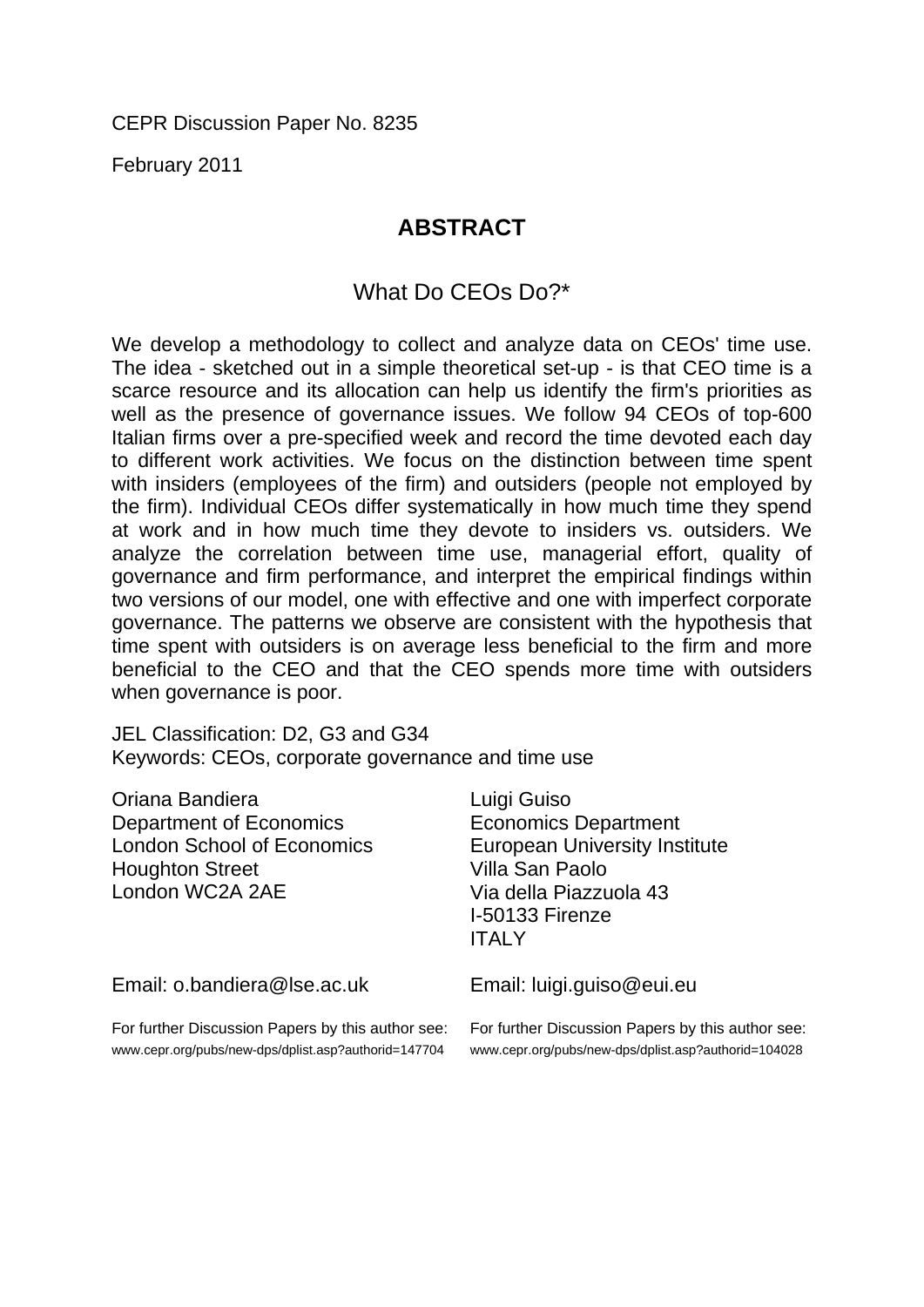Andrea Prat **STICERD** London School of Economics Houghton Street London WC2 2AE

Raffaella Sadun Harvard University 100 Edwin H Land Boulevard Cambridge, MA 02138 USA

Email: a.prat@lse.ac.uk

Email:

For further Discussion Papers by this author see: www.cepr.org/pubs/new-dps/dplist.asp?authorid=138721

For further Discussion Papers by this author see: www.cepr.org/pubs/new-dps/dplist.asp?authorid=164835

\* We thank seminar participants at Catholic University of Milan, Columbia University, EEA Meetings, Harvard Business School, Imperial College, IMT Lucca, LSE, MIT, New York University, NIESR, Universitat Pompeu Fabra, Stockholm (IIES), and the University of Sussex for useful comments. We are grateful to Tito Boeri, Daniel Ferreira, Luis Garicano, Steve Pischke, Imran Rasul, and Fabiano Schivardi for useful suggestions. This research was made possible by generous funding from Fondazione Rodolfo Debenedetti.

Submitted 29 January 2011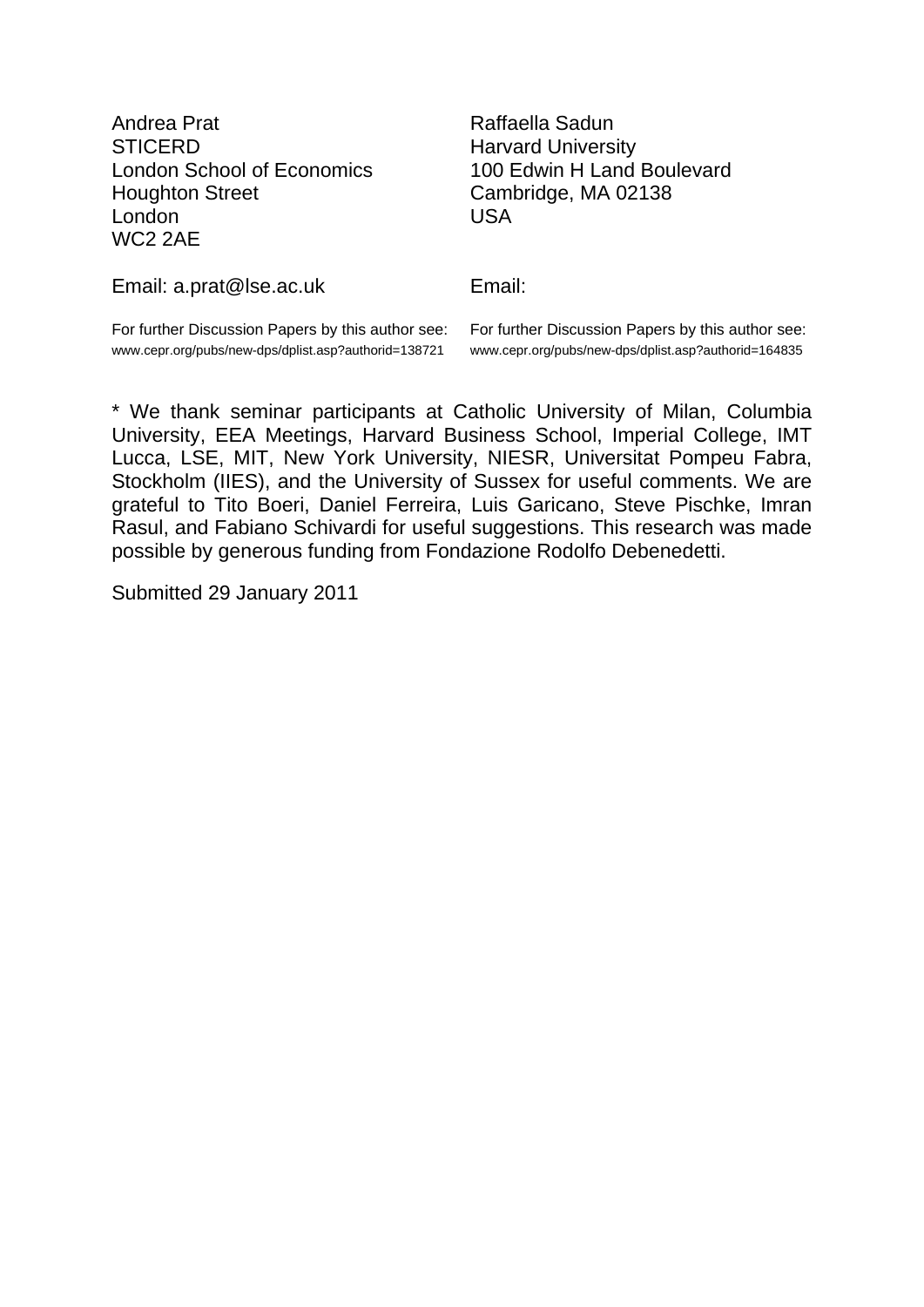## 1 Introduction

Time management has been at the core of the research on management for almost fifty years. Peter Drucker (1966) makes it the centerpiece of his celebrated book on effective management: ìE§ective executives know that time is the limiting factor. The output of any process is set by the scarcest resource. In the process we call 'accomplishment', this is time."

More recently, the importance of time constraints for people at the top of organizational hierarchies has been recognized by a number of economic models, like Radner and Van Zandt's work on hierarchies (surveyed in Van Zandt, 1998), Bolton and Dewatripont (1994), and Garicano (2000). Intellectual tasks – information processing in Radner-Van Zandt, communication in Bolton-Dewatripont, problem solving in Garicano – require managerial time, which is particularly scarce at the top of the organization. As a consequence, a key question in organization economics is whether and how managers allocate their time to maximize firm performance. The theoretical and practical interest, however, are not matched by adequate empirical evidence, as firm datasets typically contain no information on managerial time use, while existing studies of managerial time use are mostly based on very few observations and are not matched to firm level outcomes.<sup>1</sup>

This paper makes a step towards filling this gap by developing a methodology to systematically collect information on how CEOs allocate their time between different work activities. We develop a time-use diary for CEOs and we use it to record the time allocation of a sample of 94 CEOs belonging to leading Italian companies in various industries over a pre-selected work week. A minimalistic model of managerial use of time guides our interpretation of observed differences in time allocation patterns, and how these are related to the firms' priorities and to differences between the firms' and the CEOs' interests.

To collect the time use data, we ask the CEO's personal assistant (PA) to keep a diary of the activities performed by the CEO during a pre-specified week (from Monday to Friday). The PA has full information on the CEO's schedule and he/she has a good understanding of the functions of the people that his/her boss interacts with.<sup>2</sup> The PA reports overall working time and records in a diary all the activities of the CEO that last longer that 15 minutes detailing their characteristics, in particular information on other participants.

To operationalize the concept of time allocation, we group activities according to whether

<sup>1</sup>For example, Mintzberg (1973) seminal work of managerial time use is based on a sample of 5 CEOs. To the best of our knowledge, the largest observational dataset on top executives is Kotter (1999), which includes 15 general managers, who were selected for being "successful".

<sup>&</sup>lt;sup>2</sup>Roxanne Sadowski, Jack Welch's long-term PA, makes this abundantly clear: "For more than fourteen years, I've been human answering machine, auto dialer, word processor, filtering system, and fact checker; been a sounding board, schlepper, buddy, and bearer of good and bad tidings; served as a scold, diplomat, repairperson, cheerleader and naysayer; and performed dozens of other roles under the title of 'assistant'."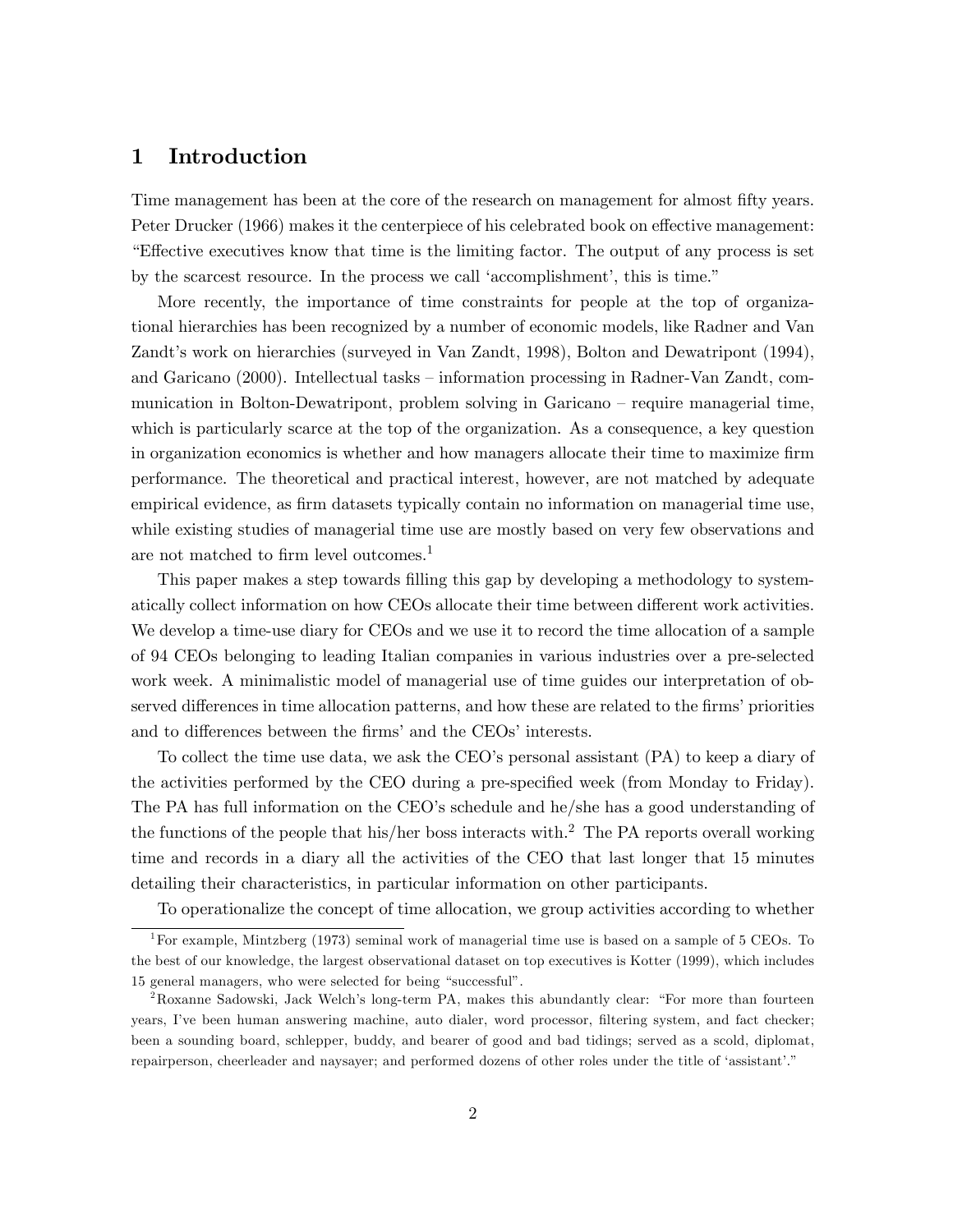they involve employees of the firm (insiders) or only people external to the firm (outsiders). Insiders are listed by functional area, for instance finance, marketing, or human resources. Outsiders are grouped in categories CEOs normally interact with, for instance suppliers, investors, or consultants. The insider/outsider classification is ideal for our purposes for two reasons. First, it captures the essence of the CEO's job: "The CEO is the link between the Inside that is the organization, and the Outside of society, economy, technology, markets, and customers " (Drucker, cited in Lafley 2009). Second, it is a dimension over which the CEO's and the firm's interests might be misaligned. As a matter of fact, the optimal inside/outside balance is the subject of controversy in the management, finance and economics literature. At one end of the spectrum, a widely held view is that since the CEO is the "public face" of the company, spending time outside the Örm is an important (if perhaps not the most important) role of the CEO.<sup>3</sup> At the other end, however, an increasingly popular view points out that time spent with outsiders might mostly benefit the CEO without contributing to creating value for the Örm. Khurana (2002), for instance, argues that CEOs have strong incentives to seek visibility, by cultivating personal connections with influential business leaders. In line with this, Malmendier and Tate (2009) show that when their power vis-a-vis the firm increases, CEOs spend more time outside the Örm in activities, such as writing books and playing golf, and that this shift in activities does not contribute to firm's performance.<sup>4</sup>

Our data reveal that, as expected, CEOs spend the majority of their time with other people  $(85\%)$ . Of these most are employees of the same firm, but many are not. On average, CEOs spend 42% of their time with insiders only, 25% with both insiders and outsiders and 16% with outsiders alone. More interestingly, these averages hide a great deal of heterogeneity, both in terms of number of hours worked and time allocation. A majority of CEOs spend very little time (less than 5 hours per week) alone with outsiders, but over 10% of them spend over 10 hours a week. Our empirical analysis is aimed at making sense of the wide heterogeneity on this dimension of time allocation choices.

Since the implication of different time allocation choices - and in particular the differential impact of time spent with insiders vs. outsiders - is a priori ambiguous, we develop a minimalistic model of managerial time allocation that allows us to distinguish productive activities from activities that mostly confer private benefits to the CEO. We use this frame-

 $3P$  Procter & Gamble's CEO A. G. Lafley (2009) views the link with the outside as the raison d'être of the top executive: "The CEO alone experiences the meaningful outside at an enterprise level and is responsible for understanding it, interpreting it, advocating for it, and presenting it so that the company can respond in a way that enables sustainable sales, profit, and total shareholder return (TSR) growth.<sup>n</sup>

<sup>&</sup>lt;sup>4</sup>Khurana (2002)'s view is that the market for CEOs is deeply flawed. The search for external, charismatic "corporate saviors" leads boards  $-$  and the executive search companies they employ  $-$  to give their preference to highly visible personalities that can more easily be "sold" to the firm shareholders. In turn, this creates an incentive for CEOs to seek visibility, by cultivating personal connections with ináuential business leaders.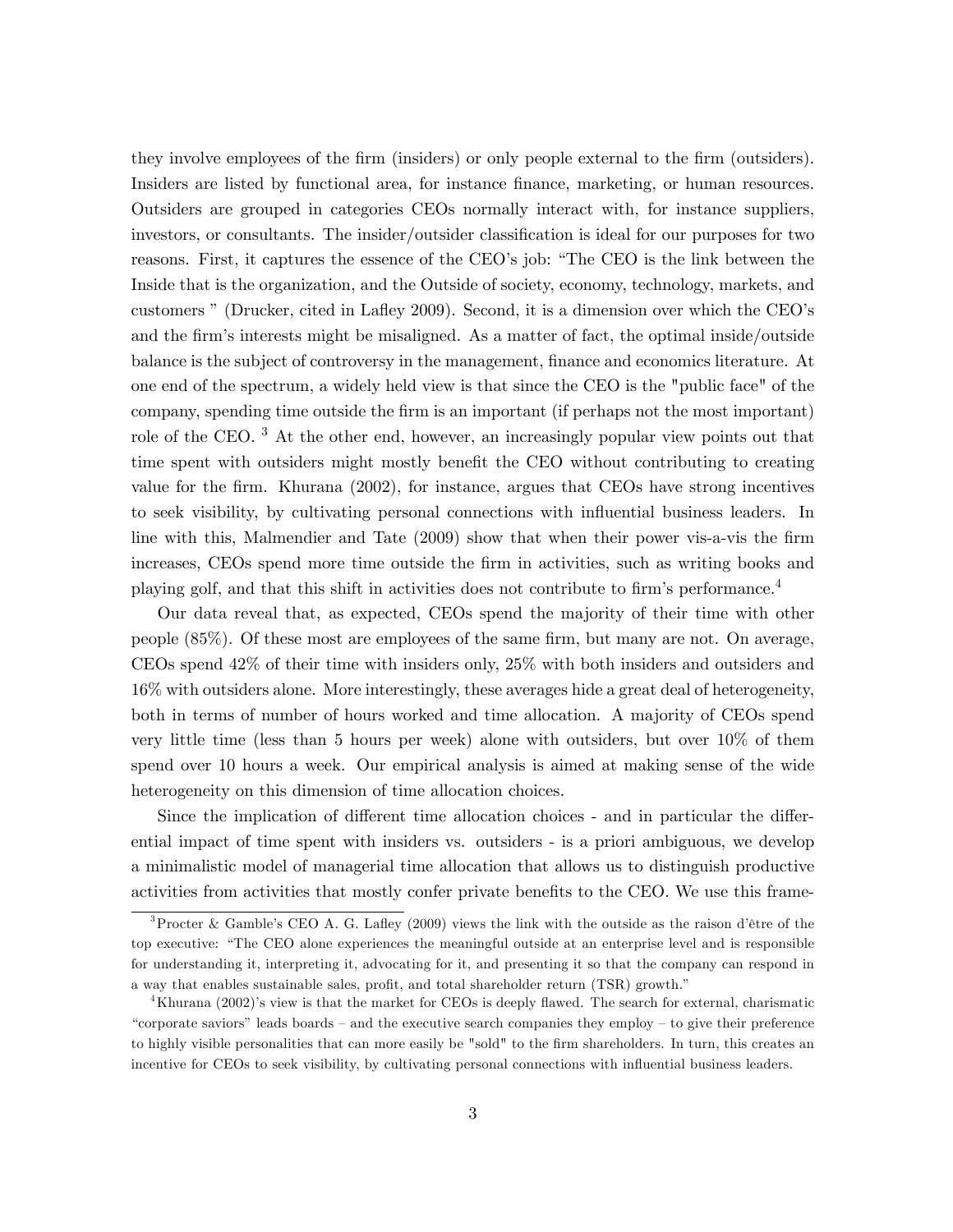work to shed light on whether time with insiders and outsiders can be interpreted along these lines. In our model, the CEO chooses how much time to devote to a number of possible work-related activities, or to leisure. Each of the work activities yield non-negative benefits to the firm and to the CEO. For instance, networking with clients might increase the firm's sale but also increase the chance that the CEO is offered a better job in the future. Suppose activities can be roughly divided into the ones that benefit mostly the firm and those that benefit mostly the CEO. In this set-up, the interpretation of differences in time allocation between these two sets of activities depends on the extent to which the CEO's and the firm's interests are aligned. When these are perfectly aligned, time allocation is entirely determined by the Örmís objectives. In this case, the observed variation in time allocation is entirely determined by optimal responses to different conditions faced by different firms. However, when the CEO's and the firm's interests are not perfectly aligned, time allocation is determined by both the firm's objectives and the CEO's objectives. In this case, the observed variation in time allocation partially reflects differences in the quality of governance that determines the alignment of the CEO's interests with the firm's.

If the observed variation reflects differences in governance, the model makes precise that the following three sets of correlations must hold:

- 1. CEOs who work longer hours, devote more time to activities that mostly benefit the firm and less time to activities that mostly yield private benefits.
- 2. CEOs who work for Örms with stronger governance devote more time to activities that mostly benefit the firm and less time to activities that mostly yield private benefits.
- 3. Time devoted to activities that mostly benefit the firm is more strongly correlated with productivity than time devoted to activities that mostly yield private benefits.

Guided by the theoretical framework, we estimate the correlation between the CEOs' time use, their total time at work, firm level measures of governance and productivity, conditional on the size of the Örm, whether it is listed and the industry it is in. The analysis yields three key findings, corresponding to results 1-3 above.

First, the insider/outsider allocation is associated with systematic differences in CEO worktime. In particular, CEOs who work longer hours spend more time with insiders and less time, in absolute terms, with outsiders, especially in on one-on-one meetings.

Second, the insider/outsider allocation is systematically correlated with differences in firm governance. More precisely, we correlate CEOs time allocation with a range of external proxies for Örm level governance. We begin by comparing the time allocation of CEOs working for domestic and multinational firms. We expect the latter to have stronger governance as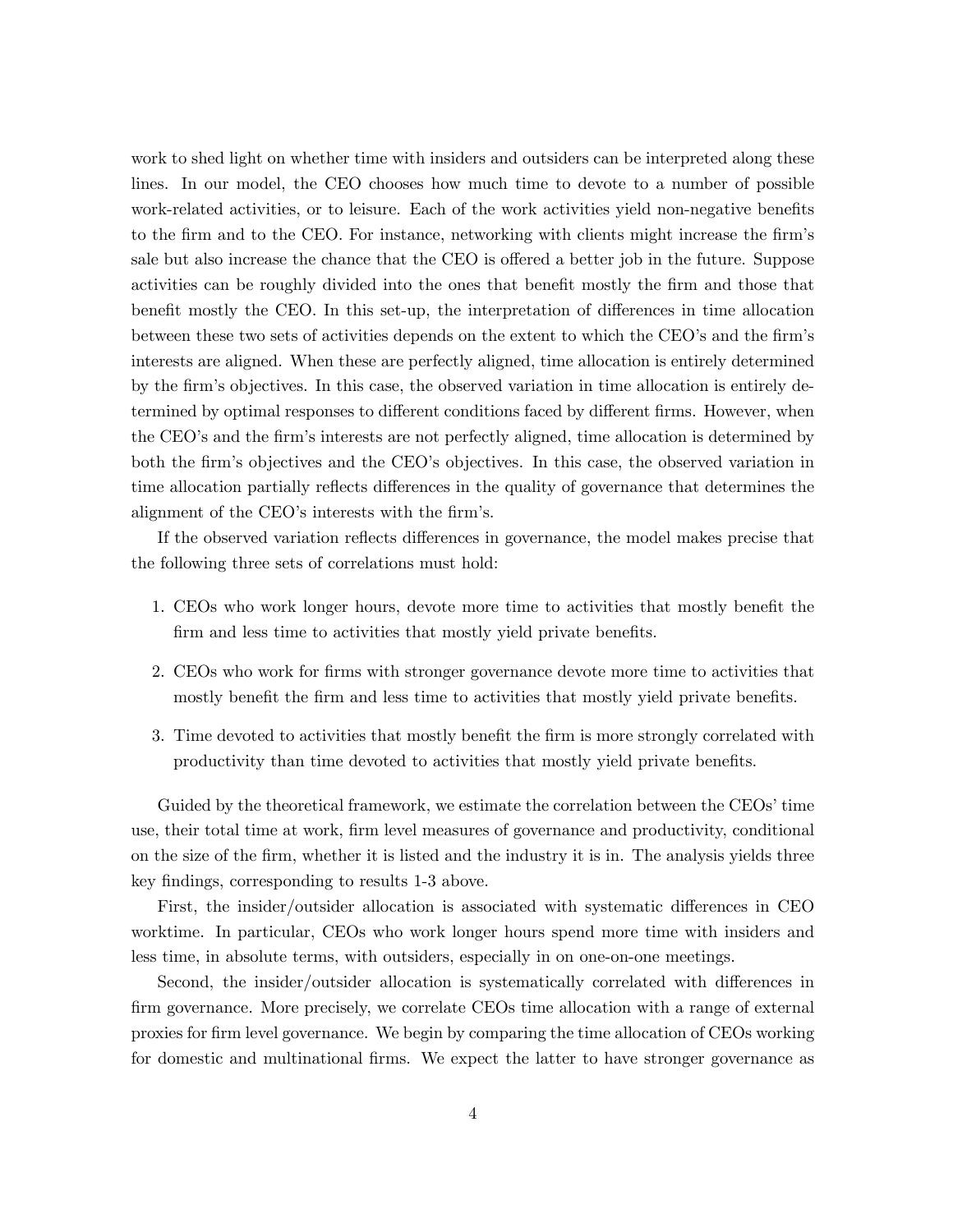multinational firms face global competition and therefore need to provide steeper incentives to maintain their productivity advantage (Bloom and Van Reenen 2010 and Bandiera et. al 2010). We then look at variables that proxy for the CEO's power vis-a-vis the firm owners. First, we compare external CEOs who work for family firms to those hired by firms owned by disperse shareholders. Intuitively, when ownership is concentrated, as it is in family firms, owners might face less difficulties in monitoring the CEOs' time use. Second, we test whether time allocation is correlated with board size. Large boards have long been suspected of being dysfunctional and to lead to too little criticism of management performance, thus granting CEOs more freedom (e.g. Lipton and Lorsch, 1992). Consistent with this view, there is some evidence that larger boards reduce the value of the firm (e.g. Yermack, 1996). Third, following a recent literature pointing at the fact that the presence of women on the board might improve the quality of governance (Adams and Ferreira 2009), we use an indicator for whether there is at least a woman in the board with an executive role. Finally, as a more direct (and arguably exogenous) measure of governance quality and restraints on the managers we use the country-level indicator of private benefits of control computed by Dyck and Zingales (2004) on the basis of block control transactions in 39 countries. We attach this measure of quality of governance to multinational firms in our sample on the basis of their country of origin and rely on within variation among multinational firms operating in Italy. The correlations between time use and the five independent governance proxies paint a consistent picture: CEOs who work for firms with better governance devote more time to insiders and less time to meeting outsiders alone.

In the final part of our empirical analysis, we show that the insider/outsider allocation is correlated with Örm performance. Time spent with insiders is positively correlated with several measures of firm performance, while time spent with outsiders only is not. For example, a one percent increase in hours dedicated to insiders is correlated with a productivity increase of 1.22%, whereas a one percent increase in hours dedicated to outsiders is correlated with a productivity increase of  $0.22\%$ , and both effects are significantly different from zero at conventional levels.

Taken together, our findings are consistent with the idea that differences in time allocation reflect differences in governance and that, compared to time spent with outsiders alone, time spent with insiders is more beneficial to the firm. Since the data at hand, however, is not suited to identify the causal effect of governance on time allocation, we can make precise the set of assumptions needed to reconcile the findings with the view that differences in time allocation reflect optimal responses to different shocks faced by different firms. The final section of the paper discusses these in detail.

The paper is structured as follows. After a brief literature review in Section 2, Section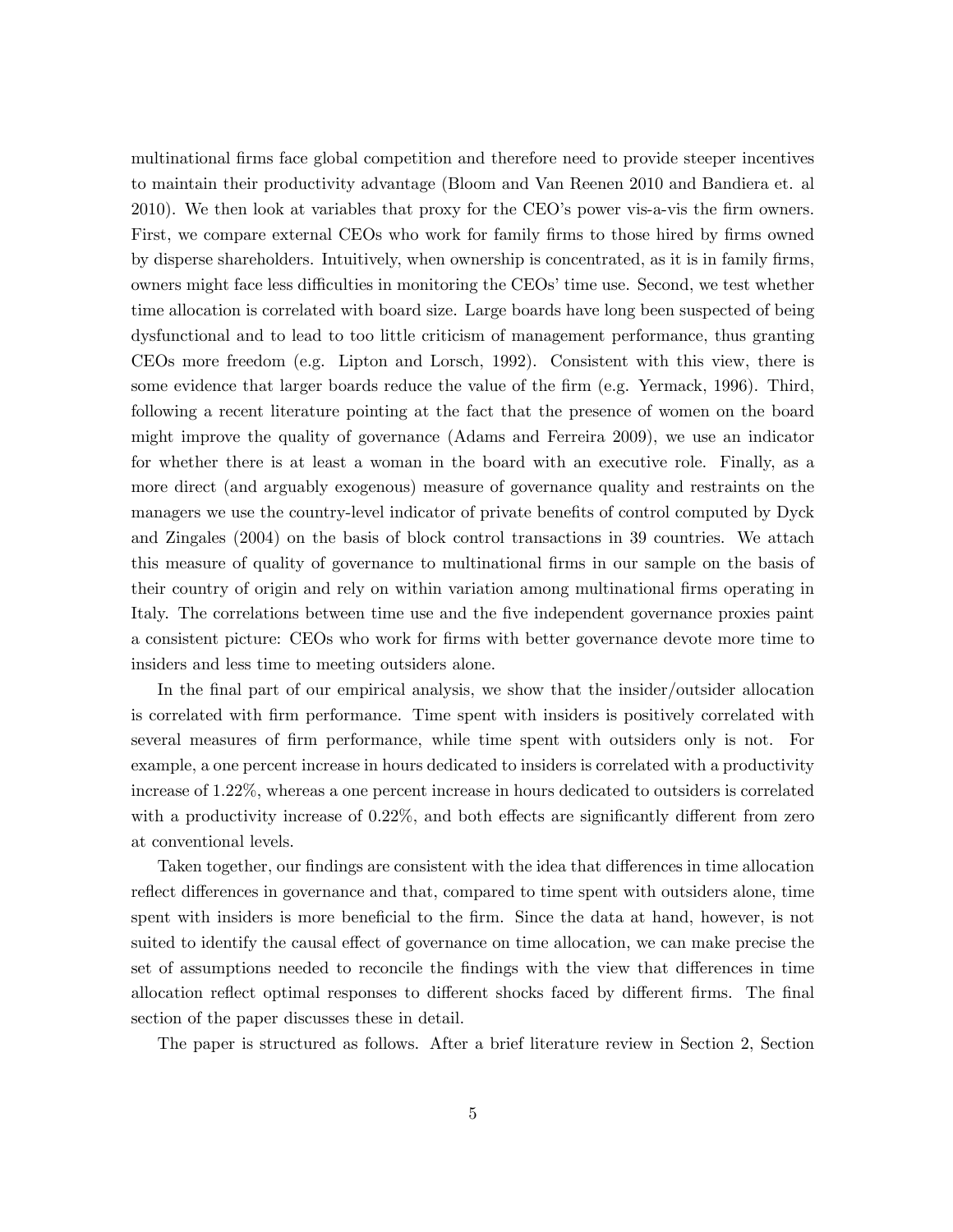3 explains our empirical methodology and describes the data. Section 4 presents a simple time allocation model. Section 5 reports empirical Öndings based on our theoretical set-up. Section 6 concludes.

## 2 Related Literature

The collection and analysis of time use data has experienced a recent surge in the economics literature, mostly to shed light on the work/leisure choice and to measure welfare (see, e.g. Aguiar and Hurst 2007, Krueger et al 2009). Closer to our exercise are Hamermesh (1990) and Luthans (1988), who analyse how workers and middle managers, respectively, spend time at work. Hamermesh (1990) analyzes time diaries of a sample of 343 US workers to shed light whether time devoted to leisure on-the-job (e.g. on breaks) is productive for the firm, or an indicator of shirking. Luthans (1988) records in detail the activities of 44 managers with the aim to identify the determinants of a manager's success within his or her organization. Other celebrated management authors, such as Kotter or Mintzberg, also base their works on in-depth observation of managerial behavior, however they tend to base their research on in depth observations of a limited number of managers. Although this literature has provided a very rich set of information on the nature of managerial activities, it has not directly tested the implications of different time use allocations for firm performance. To the best of our knowledge, this is the first paper that measures how CEOs spend their time using a large sample of individuals.

Our analysis is also related to the vast literature that focuses on agency problems for CEOs (see the survey by Stein (2003)). Our paper studies one particular form of moral hazard, that relates to the diversion of CEOs time allocation, and hence it is quite far from other types of misbehavior studied in the literature. The most closely related study is Malmendier and Tate (2009), who look at what happens when CEOs receive prestigious business awards, both in terms of firm performance and CEO behavior. One of their findings is that award recipients appear to devote more time to writing books, playing golf, and sitting on boards of other companies, a finding that is not inconsistent with ours in so far time to write books crowds CEOís out working time rather than his leisure.

Our paper is complementary to Bertrand and Schoarís (2003) analysis of management style in a panel of matched CEO-firm observations. While their objective is to identify the fixed effect of individual managers, our goal is to use a direct behavior variable - time allocation - to make inferences on the implicit incentive structure that managers face.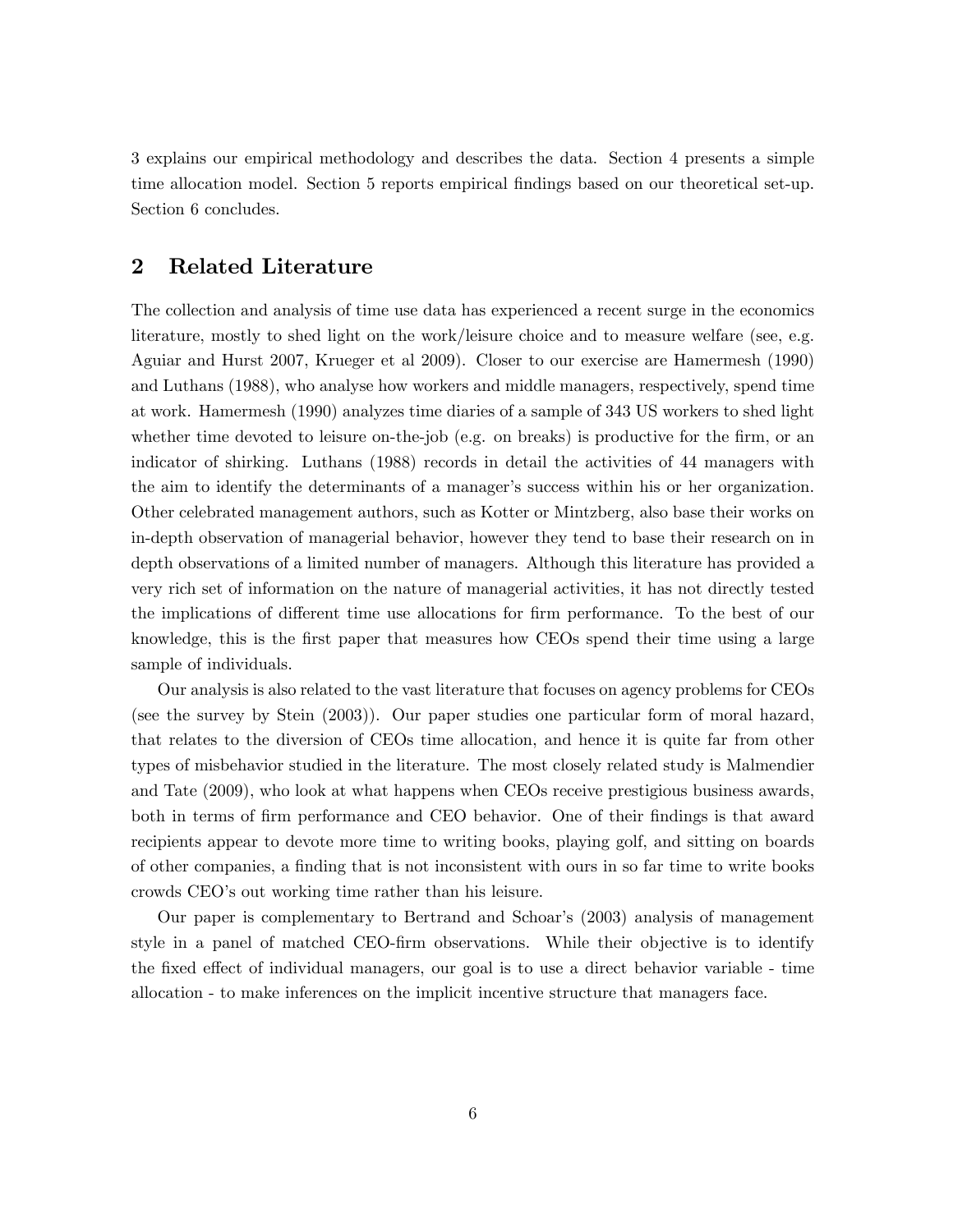#### 3 The CEOs' Diaries: Descriptive Evidence on Time Use

#### 3.1 Sources and Sample Description

Our main data source is a time use survey, which we designed to identify the activities CEOs engage in on a day-to-day basis. The survey effectively shadows the CEO through his PA for every day over a one week period. The PA is asked to record real-time information on all the CEO's activities that last 15 minutes or longer in a time use diary. Table A1 shows how the diary is structured. For each activity - defined as a task to which the CEOs devotes time in excess of 15 minutes - the diary records information on the type of activity (e.g. meetings, phone calls etc), its duration, its location, whether it was scheduled in advance and when, whether it is held regularly and how often. The diary also collects information on the number of participants, whether these belong to the Örm or not, and if insiders, their occupational areas (e.g. Önance, marketing); if outsiders, their relation to the Örm (e.g. investors, suppliers). The PA is also asked to record the total time the CEO spends in activities that last 15 minutes or less and in transit. Hence, by summing the time spent over activities in excess of 15 minutes and the time spent in activities that last less than 15 minutes we obtain a measure of the CEO total working time. Each PA is randomly assigned one of Öve weeks between February 10 and March 14, 2007.

The master sample contains the top 800 Italian firms from the Dun&Bradstreet data base  $(2007)$  and the top 50 Italian banks from the list of all major Italian financial groups compiled yearly by the Research Division of Mediobanca, a leading Italian investment bank. Size is measured as yearly revenue for firms and as the average of (i) employment, (ii) Stock market capitalization; (iii) Total value of loan portfolio for banks. All 850 institutions were contacted to ascertain the identity and contact details of the CEO; this procedure yielded 720 complete records. Of these, 50 were randomly selected for a pilot survey and the remaining 670 formed the Önal sample. The response rate was 18%, yielding complete information on the time use of 119 CEOs.

The implementation of the survey was outsourced to a professional survey firm, Carlo Erminero and co., headquartered in Milan. Sample CEOs received an official invitation letter from the Fondazione Rodolfo Debenedetti that sponsored this project, followed by a personal phone call explaining the purpose of the survey and the relevant confidentiality clauses. Upon acceptance, the survey was mailed to the PA identified by the CEO, who was asked to record the information and send back the completed forms via either fax or mail.

To maintain comparability across individuals, we drop ten CEOs who also cover the role of "board president". The final sample contains 94 CEOs. <sup>5</sup>

 $5$ We analyzed whether the survey sample was systematically different from non respondents in terms of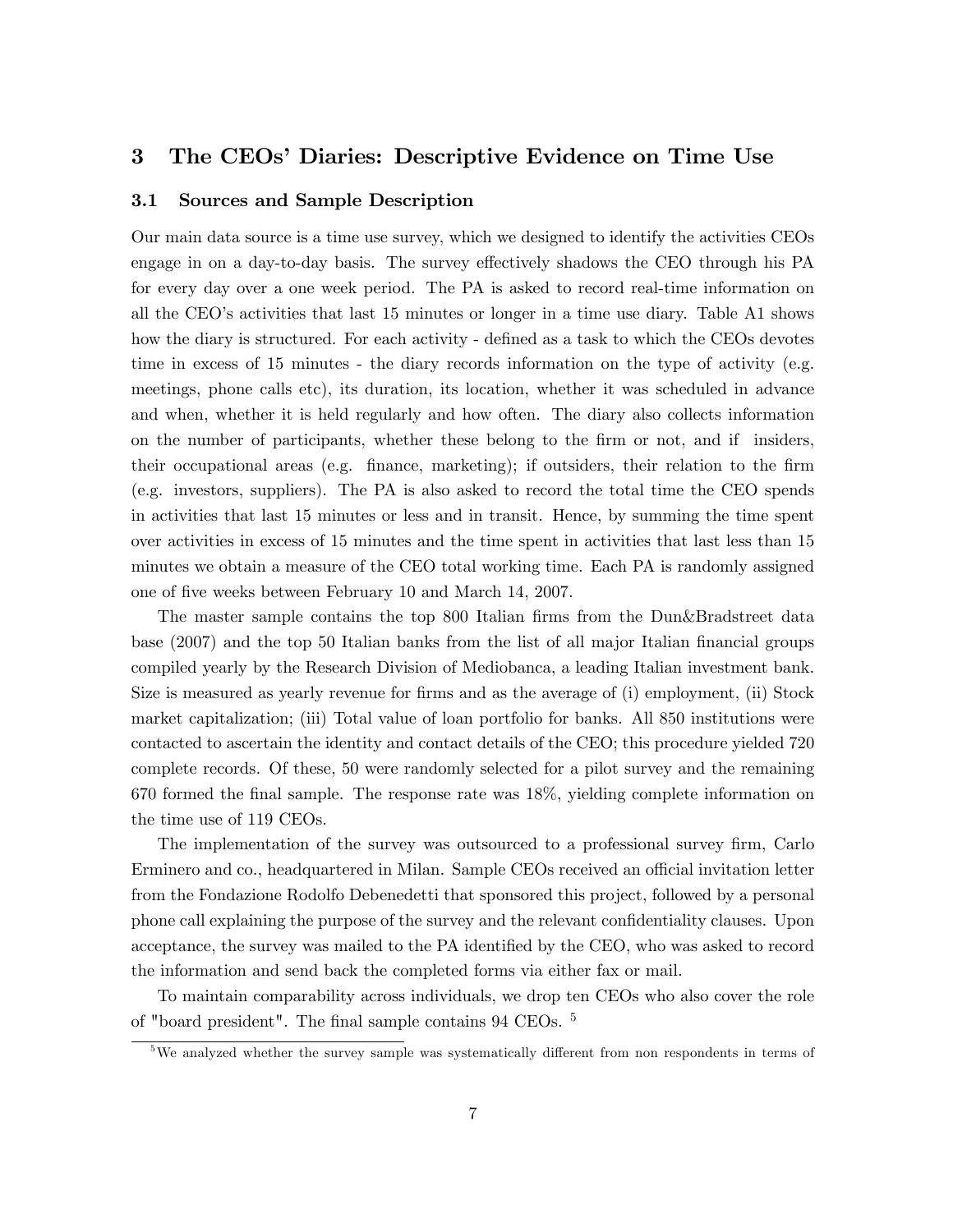We match the time use data with two further sources. The first is the Amadeus data base, which contains balance sheet data, Örm size, ownership and multinational status for 94 Örms in our sample. The second is the Infocamere database, which provides a rich set of demographic information about all board members with executive and non executive responsibilities.

Our dataset has obvious strengths and appeals; but it is subject also to a number of limitations which deserve to be mentioned up-front. Apart from its small size, which reflects our focus on the largest corporations together with a low survey response rate  $(18\%)$ , the data are cross-sectional in nature. We do not observe work-related activities that the CEO may perform in the evenings or on weekends, and we miss the characteristics of those that take less than 15 minutes.

Table 1 describes our sample firms and CEOs. Panel 1A shows that manufacturing is the most common sector (39%) followed by Finance, Insurance and Real Estate (15%), Services (14%), Transportation, Communication and Utilities (13%), Wholesale and Retail (8%), Construction  $(4\%)$  and Mining  $(3\%)$ . The median firm in our sample has 1,244 employees and its productivity (measured as value of sales per employee) is USD 600,000 per year. Just under  $40\%$  of the sample firms are widely held,  $22\%$  belong to families, and the remainder is split between private individuals, private equity, government and cooperatives. Finally, the sample 30% of the firms are domestic, 36% Italian multinationals and 34% Italian subsidiaries of foreign multinationals. For the latter, respondents in our sample are CEOs of the Italian subsidiary.

#### 3.2 CEOs' Time Use: Insiders vs Outsiders

Table 2 and Figure 1 illustrate how CEOs spend their time. The average CEO in our sample works 47.7 hours over a 5 day-week. We note that this only comprises the work hours known to the PA, and as such it does not include working time at home or at the weekend. The figure thus provides a lower bound on the working hours of the CEOs. Of these, 36.9 -just under 80%- are spent in activities that last 15 minutes or longer, for which the diary records detailed information. The rest of the analysis will focus on these activities that, reassuringly, comprise the bulk of the CEO's time.

observable firm level characteristics, such as size, productivity, profits, location and industry. The analysis (presented in Table A2 in appendix) shows that the CEOs participating in our study tended to work for larger firms, and had a higher probability of being affiliated to the Fondazione Debenedetti. In terms of industry representativeness, we also had a higher response rate for firms classified in Public Administration, Business Services and Finance. However, we could not find any systematic difference in terms of regional location and firm performance, as measured by productivity, profits and three years sales growth rates. The selection analysis is limited to the sample of 535 Örms that could be matched to the Amadeus dataset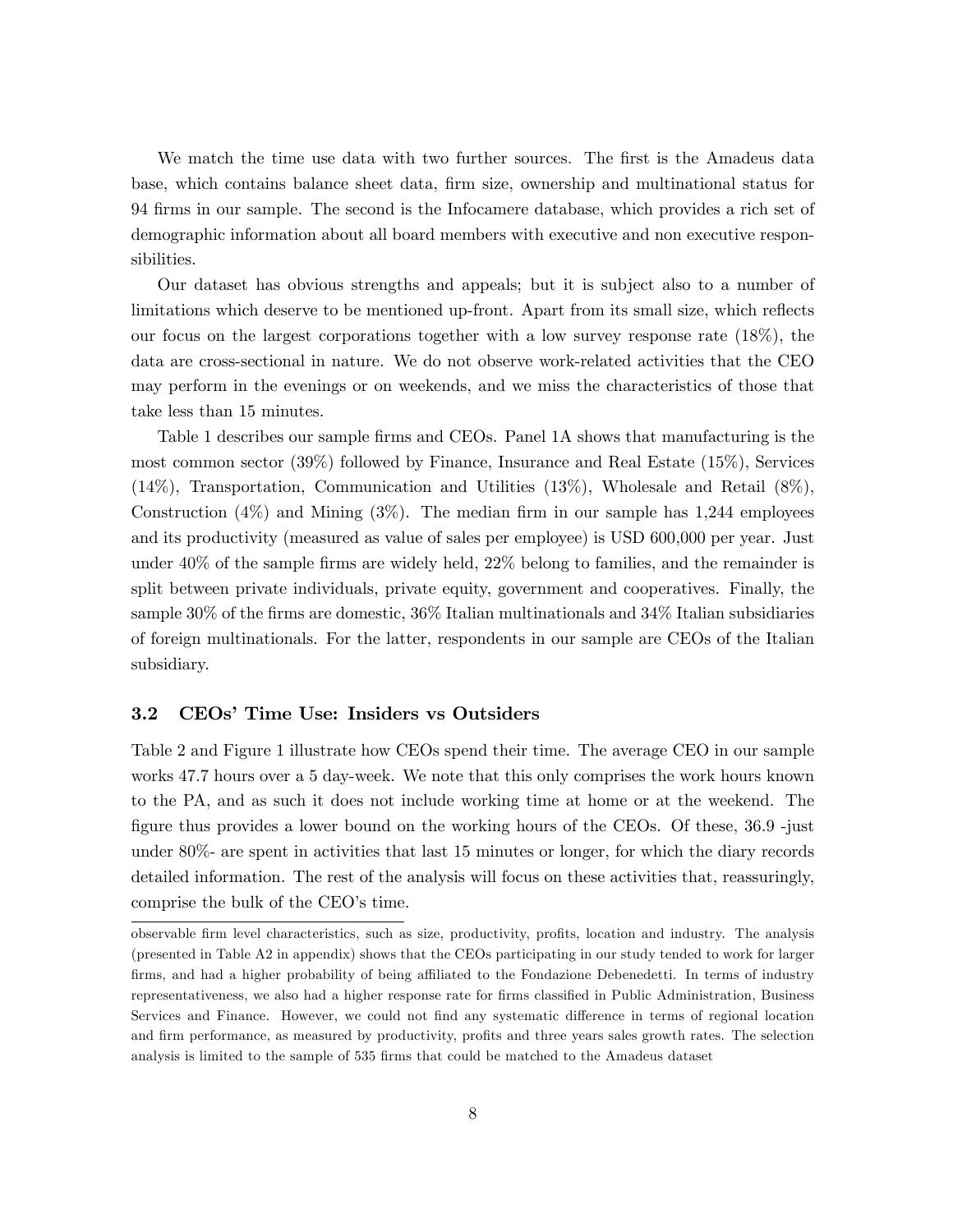Table 2 (top panel) and Figure 1 show that, as expected, CEOs spend most of their time (85%) with other people. Meetings take up 60% of the working hours, and the remaining 25% is comprised of phone-calls, conference calls and public events. Our sample CEOs spend on average 15% of their time working alone. We note that this might be subject to measurement error, as the CEO might be in his office but not necessarily working. This is of little consequence for our analysis, which focusses on the time the CEO spends with other people.

We illustrate how the CEOs allocate their time across different categories of people, and we focus especially on the distinction between people who belong to the firm (insiders) and those who do not (outsiders). The diaries reveal three interesting patterns. First, while insiders are present most of the time, CEOs also spend a considerable amount of time with outsiders alone (Figure 1B). On average, CEOs spend 42% of their time with insiders only, 25% with both insiders and outsiders and 16% with outsiders alone. Second, time spent with insiders is evenly spread across different operational areas (Table 2B). Among the top five categories of insiders -ranked by total time spent, the ratio between the highest (Önance: 8.6 hours) and the lowest (human resources: 5.5 hours) is 1.4. In contrast, consultants dominate among outsiders. Looking again at the top five categories by time spent, the ratio between the highest (consultants: 4.7 hours) and the lowest (suppliers: 1.3 hours) is 3.9. Third, most of the variation between insiders is on the intensive margin: at least 70% of our sample CEOs spends at least 15 minutes per week with each of the top Öve categories of insiders. In contrast, time spent with different categories of outsiders exhibit considerable variation on the extensive margin.

More interestingly, we note that the average values hide a considerable amount of variation. Figure 2 shows the histograms of total diary-recorded hours, and hours spent with insiders and outsiders. There is considerable variation in hours worked: the CEO at the 90th percentile works 20 hours longer than the CEO at the 10th percentile (47 vs 27). The differences in hours spent with various participants are even starker. The CEO at the 90th percentile devotes 35 weekly hours to activities where there is at least one insider, whereas the corresponding figure is 14 hours for the CEO at the 10th percentile. The CEO at the 90th percentile devotes 11 weekly hours meeting alone with outsiders, whereas the CEO at the 10th percentile spends no time at all with outsiders alone.

To test whether these differences are systematic rather than the outcome of random variation across CEOs in time input requirement or purely driven by firm characteristics, we estimate the time spent with at least one insider at the most disaggregated level of observation in our data - the activity level - conditional on firm size, industry dummies and CEO fixed effects. We observed a total of  $2,612$  activities in the sample and on average, CEOs engage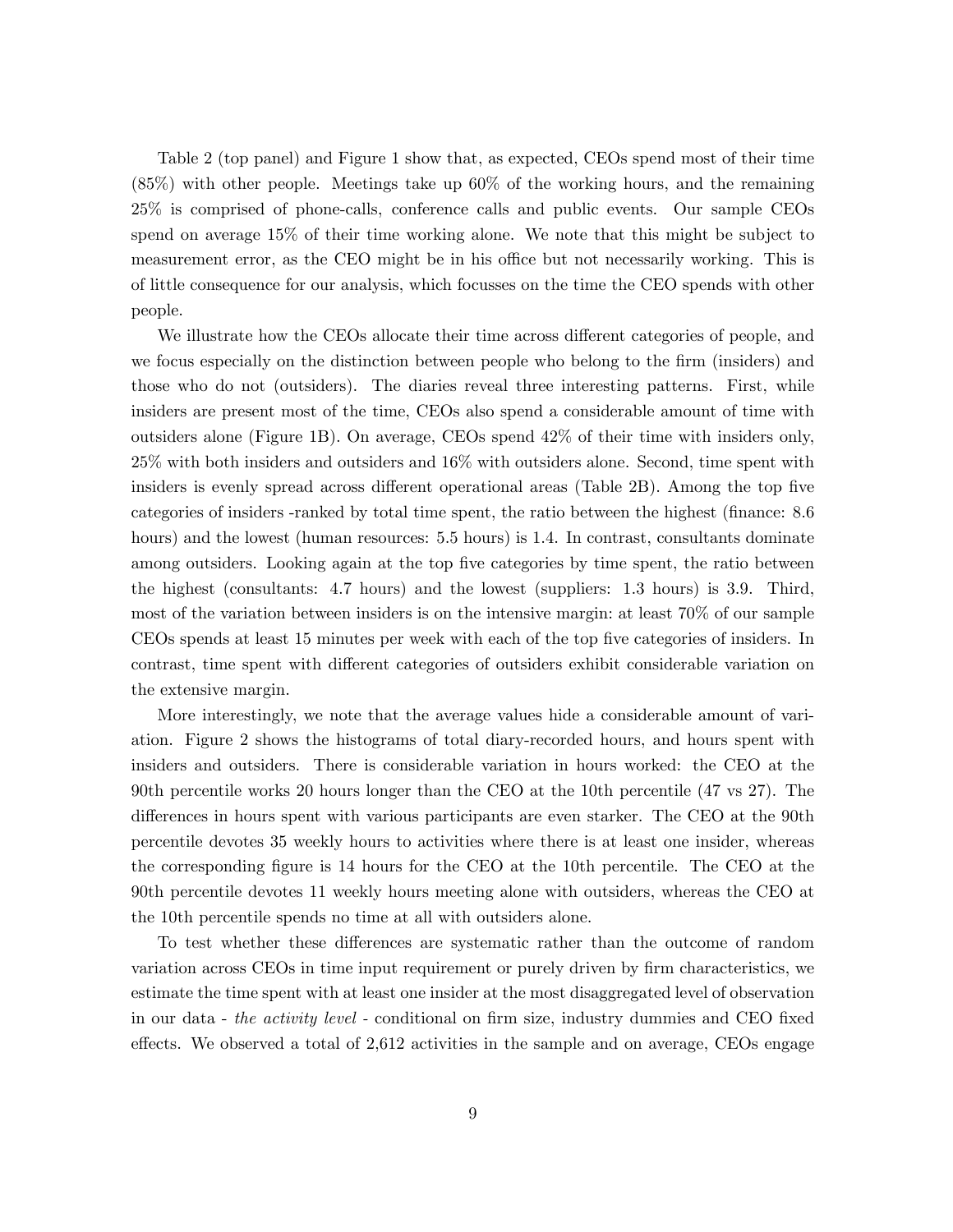in 27 activities over the observation week. We reject the null hypothesis of no systematic difference, namely that the CEO fixed effects are jointly equal to zero, at the  $1\%$  level. The estimated fixed effects, reported in Figure A1 with their  $95\%$  confidence interval, illustrate that conditional on firm size and industry, CEOs exhibit different patterns of time use.

## 4 A Model of CEO Time Allocation

The goal of this section is to develop a minimalistic model of managerial time allocation to illustrate how the interpretation of differences in time allocation among different CEOs depends on the extent to which the CEO's and the firm's interests are aligned. We will show that when these are perfectly aligned, time allocation is entirely determined by the firm's objectives, whereas when they are not, time allocation reflects difference in governance. In this case the model will produce a set of testable correlations that can be tested with our data. The points we make would still hold in a more general model, but  $-$  in the interest of space and readability  $-\infty$  prefer to illustrate them in the simplest possible linear quadratic formulation.

The section ends by dealing with the connection between desired time allocation, which is the activity time distribution predicted by the model, and observed time allocation, which is the particular realization of the theoretical time distribution that we observe in our CEO diaries.

#### 4.1 DeÖnitions

The CEO faces n activities and allocates non-negative time vector  $(x_1, ..., x_I)$  to the activities. The firm's production function is

$$
Y = \sum_{i=1}^{n} \alpha_i x_i
$$

The vector  $\alpha$  describes the value of the top manager's time in all possible activities and it is determined by the firm technology and environment.

The CEO can also produce some personal rent (e.g. networking), with production function

$$
R = \sum_{i=1}^{n} \rho_i x_i
$$

The vector  $\rho$  depends on characteristics of the CEO and the institutional and economic environment he operates in.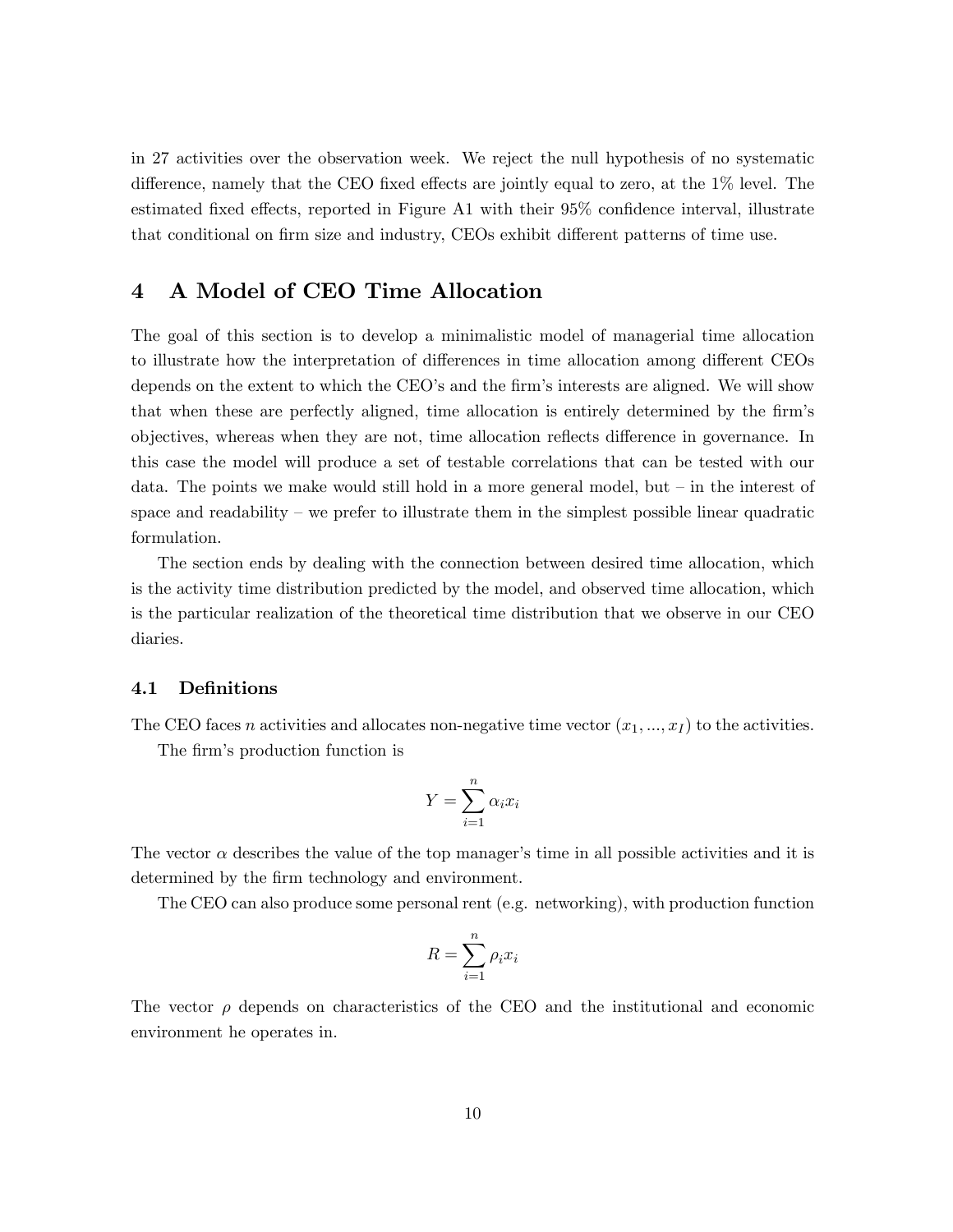The total cost of time for the CEO is

$$
C = \frac{1}{2} \sum_{i=1}^{n} x_i^2.
$$

There is an increasing marginal cost in devoting time to one particular activity, due either to the onset of boredom or to a lower time-efficiency (for instance, take the time devoted to having lunch with clients; the time spent to meet one client equals one hour for the meal plus transportation time; the CEO first meets the clients who are willing to come to the firm or those who work nearby; then he has to spend more time traveling if he wants to meet the ones in more distant locations).<sup>6</sup>

The CEO's payoff is

$$
u = bY + (1 - b) R - C.
$$

The parameter b captures the alignment between the firm's interests and the CEO's  $-$  implicit or explicit – incentive structure. If  $b = 1$ , the firm and the CEO have perfectly aligned interests. If  $b = 0$ , the CEO only pursues personal interest.

#### 4.2 Perfect Governance

We begin by analyzing the benchmark case where the CEO's and the firm's interests are perfectly aligned The CEO solves

$$
\max_{x} \sum_{i=1}^{n} \alpha_i x_i - \frac{1}{2} \sum_{i=1}^{n} x_i^2
$$

and the solution is:

**Proposition 1** In the perfect-alignment case  $(b = 1)$ , the CEO devotes time to activities in proportion to the relative value of the activities to the firm. Namely, given activities  $i$  and  $j$ , the equilibrium allocation of time on the two activities  $(\hat{x}_i$  and  $\hat{x}_j)$  satisfies:

$$
\frac{\hat{x}_i}{\hat{x}_j} = \frac{\alpha_i}{\alpha_j}.
$$

 $6$ This formulation is equivalent to one where the production function is logarithmic

$$
Y = \sum_{i=1}^{n} \alpha_i \log x_i
$$

$$
R = \sum_{i=1}^{n} \rho_i \log x_i
$$

and the cost function is linear

$$
C = \sum_{i=1}^{n} x_i.
$$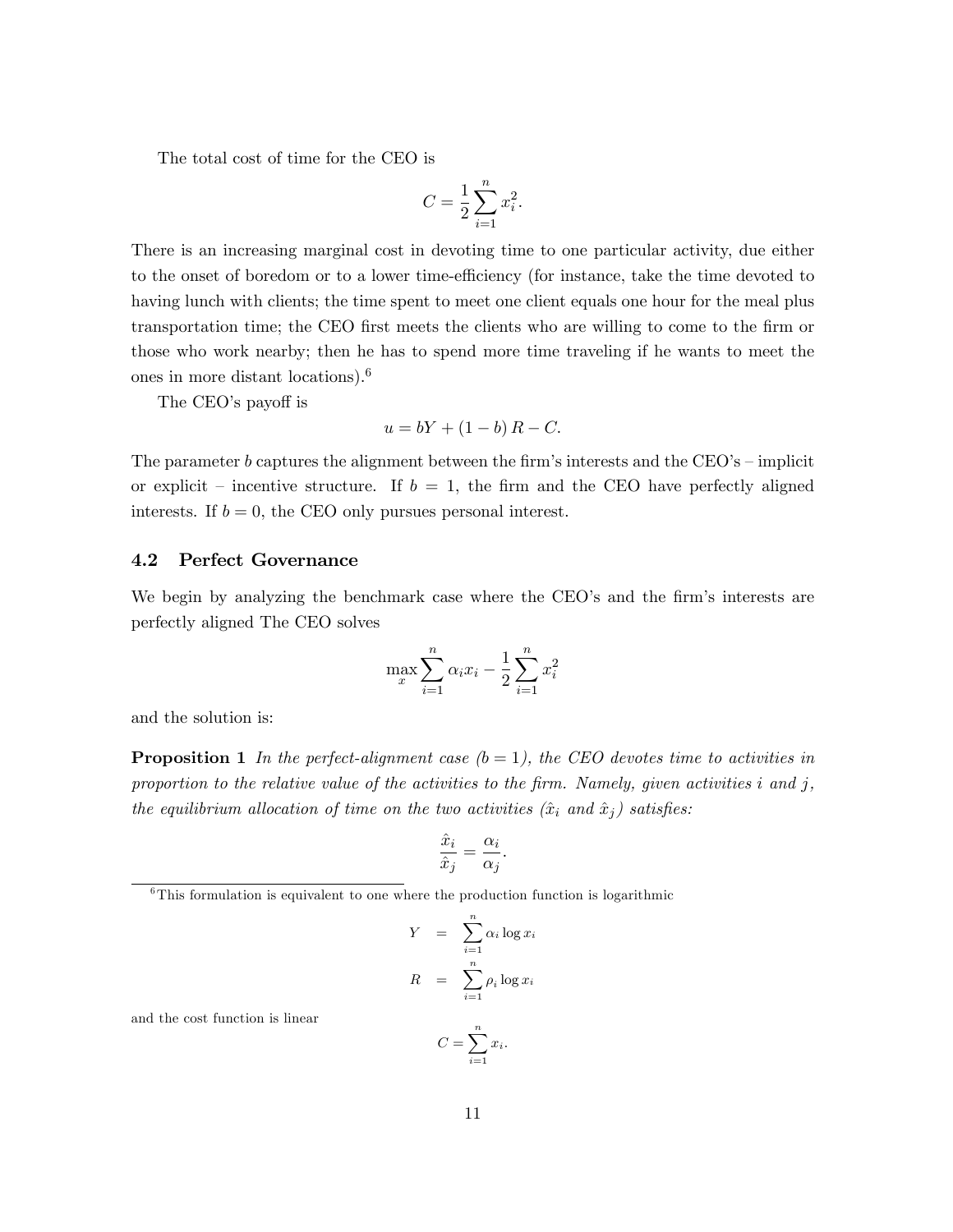The proposition makes clear that when the CEO's interest is perfectly aligned with the firm's, observing data on time allocation allows us to back out the relative importance of the different activities in the eyes of the firm.

#### 4.3 Imperfect Governance

When  $b \in (0, 1)$ , the CEO pursues both the firm's interest and her own. The solution to the CEO's maximization problem no longer implies that time is allocated according to the firm's needs. Given two activities  $i$  and  $j$ , we have:

$$
\frac{\hat{x}_i}{\hat{x}_j} = \frac{b\alpha_i + (1 - b)\,\rho_i}{b\alpha_j + (1 - b)\,\rho_j}.
$$

Now, with no additional information, we are unable to back out the coefficients  $\alpha$  from the allocations  $\hat{x}$  for a particular CEO. However, we can derive a number of cross-sectional implications that will guide our empirical work.

To put some structure on the problem, We make two assumptions. First, we assume that activities can be grouped into two sets:  $I_Y$  and  $I_R$ . The first set contains activities that benefit the firm more than the CEOs  $(\alpha_i > \rho_i)$  when  $i \in I_Y$ , while the second set contains activities that yield more personal benefit  $(\alpha_i < \rho_i)$  when  $i \in I_R$ ). Furthermore, activities in  $I_Y$  are better for the firm: if  $i \in I_Y$  and  $j \in I_R$ , then  $\alpha_i > \alpha_j$  (otherwise there are activities that are dominated). In particular, our assumption is satisfied when activities can be split into two groups: tasks that only benefit the firm  $(\alpha_i > 0 \text{ and } \rho_i = 0)$  and tasks that only benefit the CEO ( $\alpha_i = 0$  and  $\rho_i > 0$ ). As shorthand, we call activities in  $I_Y$  "beneficial to the firm" and activities in  $I_R$  "beneficial to the CEO," but recall that this definition should be preceded by "comparatively more".

Second, we assume that the benefit to the firm from  $Y$  activities is greater in monetary terms than the benefit to the CEO of  $R$  activities, namely

$$
\sum_{k\in I_Y}\alpha_k>\sum_{k\in I_R}\rho_k
$$

This is a weak condition; its violation would imply that the CEO job exists mainly for the benefit of the job holder rather than for the firm.

There is a distribution of firms that are identical except for the quality of governance, so that b is a random variable with support  $(0,1)$ . If we observe a distribution of realized time allocations (a vector  $\hat{x}$  for each firm), we can state

**Proposition 2** In equilibrium, the cross-sectional correlation between the time  $\hat{x}_i$  that the CEO devotes to a particular activity and the total time the CEO spends at work is positive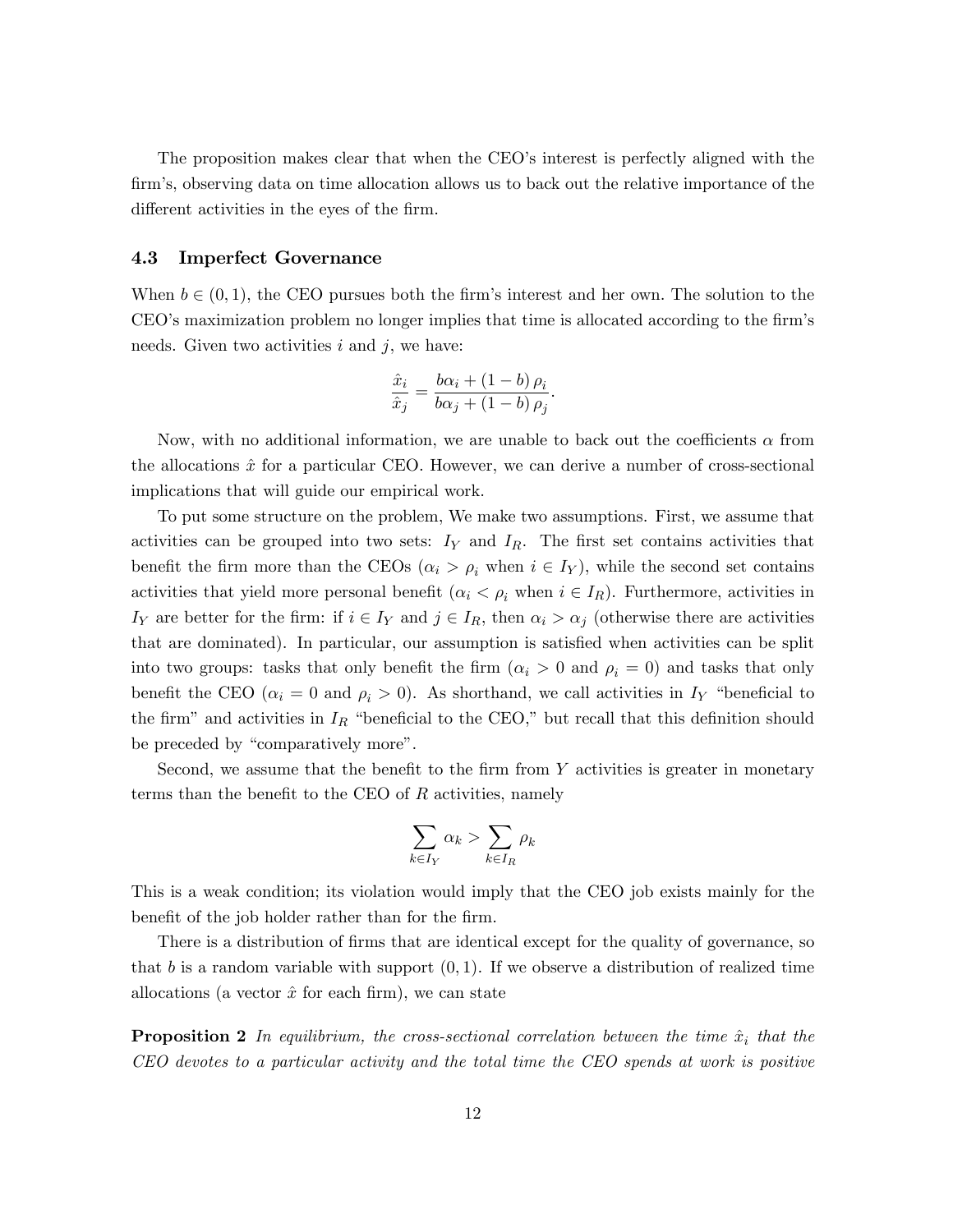for activities that are beneficial to the firm and negative for activities that are beneficial to the CEO.

$$
Corr\left(\sum_{k=1}^{n} \hat{x}_k, \hat{x}_i\right) > 0 \iff i \in I_Y
$$

**Proof.** Recall that the equilibrium allocation is given by  $\hat{x}_i = b\alpha_i + (1 - b)\rho_i$ . The covariance  $\sim$  whose sign is the same as the correlation  $\sim$  is

$$
Cov\left(\sum_{k=1}^{n} \hat{x}_k, \hat{x}_i\right) = Cov\left(\sum_{k=1}^{n} \left(b\alpha_k + (1-b)\rho_k\right), b\alpha_i + (1-b)\rho_i\right)
$$
  

$$
= Var\left(b\right)\left(\alpha_i \sum_{k=1}^{n} \alpha_k - \rho_i \sum_{k=1}^{n} \alpha_k - \alpha_i \sum_{k=1}^{n} \rho_k + \rho_i \sum_{k=1}^{n} \rho_k\right)
$$
  

$$
= Var\left(b\right)\left(\alpha_i - \rho_i\right)\left(\sum_{k=1}^{n} \alpha_k - \sum_{k=1}^{n} \rho_k\right)
$$

which is positive if and only if  $\alpha_i > \rho_i$ .

The intuition behind proposition 2 has to with better discipline. Recall that firms differ in terms of governance quality  $b$ . Firms with a higher  $b$  induce the CEO to spend more time on Y-tasks that benefit the firm (relatively more) and less on  $R$ -tasks that benefit the CEO. This determines an increase and a decrease in total work time. However, the second assumption guarantees that the former effect is strictly larger. That's because there is more potential benefit to be gained through activities that are beneficial to the firm. If the firm owners are able to translate this into monetary incentives for the CEO, they can obtain a higher level of effort than the CEO is willing to put on activities that are directly beneficial to herself.

Second, suppose we have a, possibly noisy, measure of governance. Let

$$
\hat{b} = b + \varepsilon,
$$

where  $\hat{b}$  is the governance proxy and  $\varepsilon$  is an i.i.d. noise term. Note that  $\hat{b}$  could be a poor proxy, in the sense that the variance of  $\varepsilon$  can be very high.

Unsurprisingly, better governance is positively related to activities that are more beneficial to the firm and negatively related to  $R$  activities:

**Proposition 3** The governance measure  $\hat{b}$  is positively correlated with time spent on an activity if and only that activity is beneficial to the firm.

$$
Cov\left(\hat{b}, \hat{x}_i\right) > 0 \iff i \in I_Y;
$$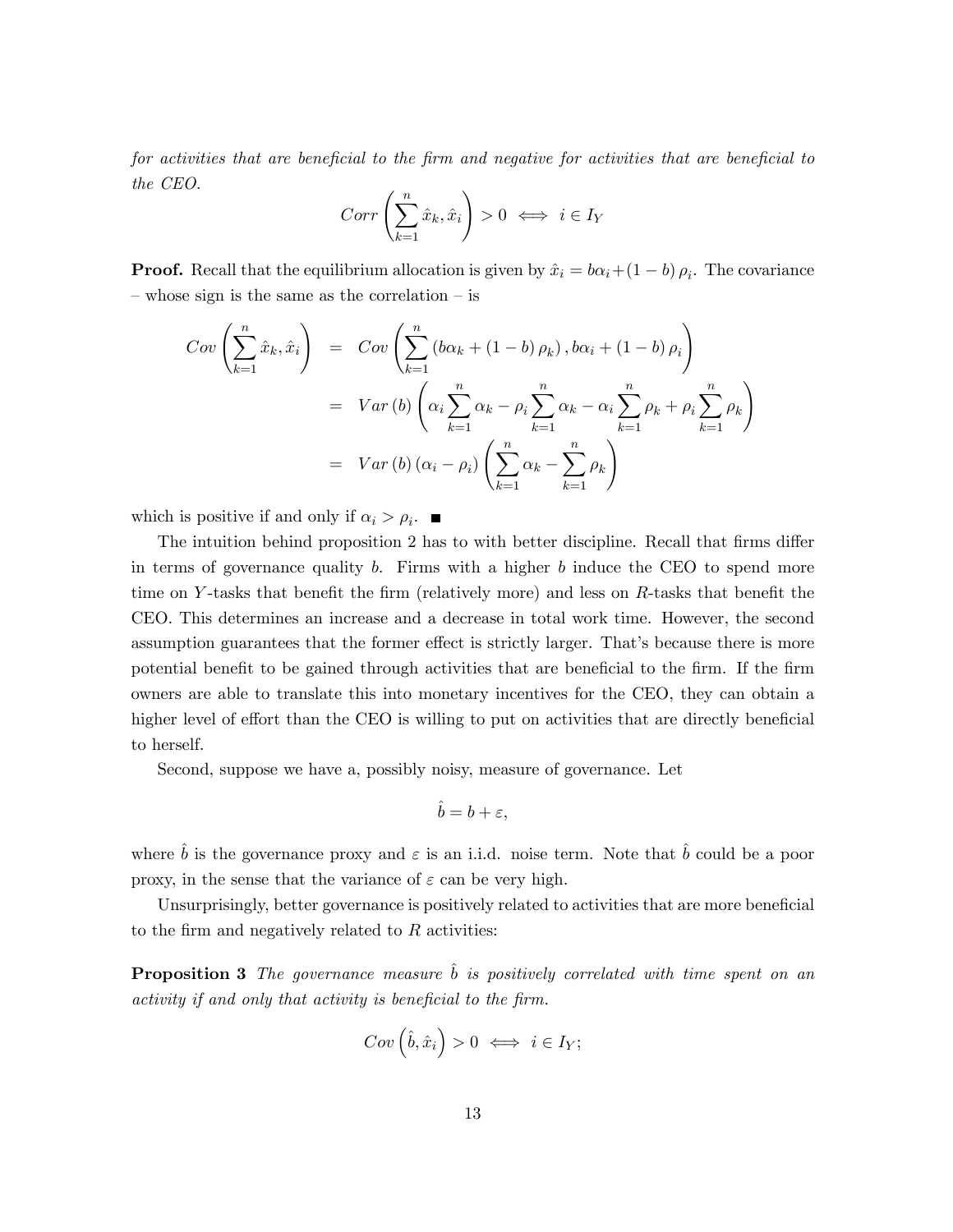Proof. We have

$$
Cov\left(\hat{b}, \hat{x}_i\right) = Cov\left(b + \varepsilon, b\alpha_i + (1 - b)\rho_i\right) = Var\left(b\right)\left(\alpha_i - \rho_i\right),\,
$$

whose sign depends – once more – on whether i is a productive activity.  $\blacksquare$ 

Finally, we can relate time allocation to firm productivity  $Y$ .

**Proposition 4** In equilibrium, the cross-sectional correlation between the time  $\hat{x}_i$  that the CEO devotes to an activity i and firm's productivity  $\hat{Y}$  is positive if and only if activity i is beneficial to the firm. Namely

$$
Corr\left(\hat{Y}, \hat{x}_i\right) > 0 \iff i \in I_Y;
$$

Proof. Recall that

$$
Y = \sum_{k=1}^{n} \alpha_k \hat{x}_k = \sum_{k \in I_Y} \alpha_k \hat{x}_k
$$

We have

$$
Cov\left(\hat{Y}, \hat{x}_i\right) = Cov\left(\sum_k \alpha_k \left(b\alpha_k + (1-b)\rho_k\right), b\alpha_i + (1-b)\rho_i\right)
$$
  

$$
= Cov\left(\sum_k \left(b\alpha_k^2 + (1-b)\alpha_k\rho_k\right), b\alpha_i + (1-b)\rho_i\right)
$$
  

$$
= Var\left(b\right)\left(\alpha_i \sum_{k=1}^n \alpha_k^2 - \rho_i \sum_{k=1}^n \alpha_k^2 - \alpha_i \sum_k \alpha_k\rho_k + \rho_i \sum_k \alpha_k\rho_k\right)
$$
  

$$
= Var\left(b\right)\left(\alpha_i - \rho_i\right)\left(\sum_{k=1}^n \alpha_k \left(\alpha_k - \rho_k\right)\right)
$$

which – again – is positive if and only  $\alpha_i > \rho_i$ , because there exists  $\bar{\alpha}$  such that  $\alpha_i > \bar{\alpha}$ whenever  $i \in I_Y$  and  $j \in I_R$  and hence  $\sum_{k=1}^n \alpha_k (\alpha_k - \rho_k) \ge \sum_{k=1}^n \bar{\alpha} (\alpha_k - \rho_k) \ge 0$ .

The usefulness of the three previous results is that they allow us to identify the ralative value of an activity to the Örm and the CEO. If we do not know a priori which activities are more beneficial to the firm and which activities are more beneficial to the CEOs, the three propositions offer three distinct ways of using time allocation information to distinguish between these. In the empirical application we use this framework to shed light on whether time with insiders and outsiders can be divided along these lines.

## 5 Evidence on CEOs' Time Use

Guided by the theoretical framework we now explore the correlation between the time use of the CEO and three sets of variables: (i) CEOs' effort, (ii) firm governance and (iii) firm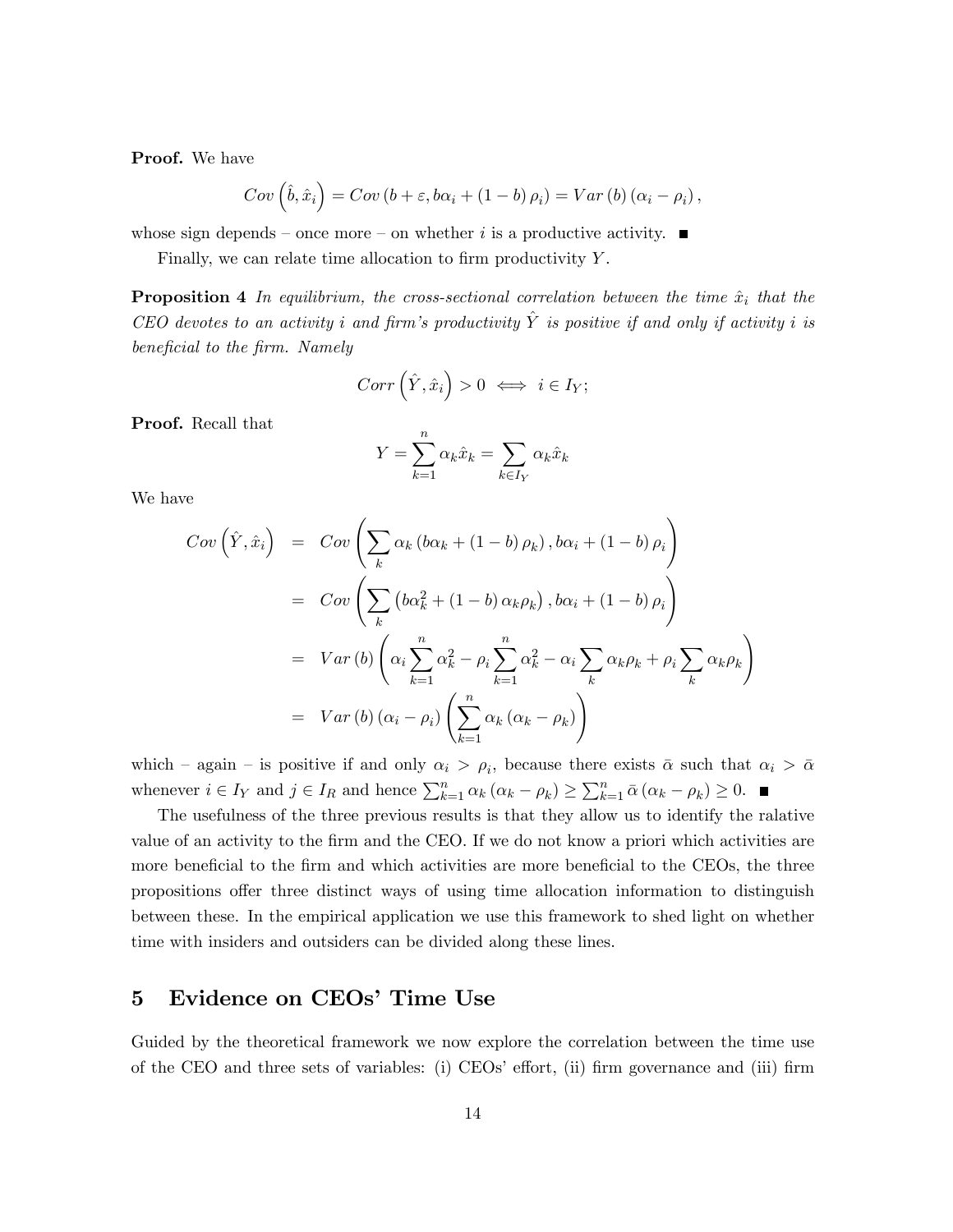performance. It is key to stress that our analysis only uncovers equilibrium correlations, that is the nature of the data does not allow us to establish causal links. The analysis will however shed light on the set of assumptions under which the evidence can be made consistent with the two views of the world -perfect vs imperfect governance- formalized by the theoretical framework. We will discuss these assumptions in detail in Section 6.

#### 5.1 CEOs' Time Use and Hours Worked

The descriptive evidence in Figure 2 indicates that CEOs differ considerably both in the amount of time they work and in how they allocate this across different categories of people. Our first test aims at assessing whether effort -measured by hours worked- and time use are correlated. Namely do CEOs who work longer hours have a systematically different pattern of time allocation between insiders and outsiders?

Throughout we focus on the distinction between time spent with at least one insider- with or without outsiders- and time spent with outsiders alone. This follows from the reasonable assumption that if the CEO devotes some of his time to activities that only carry private benefits, he is more likely to do so when no other firm employee is present.

Table 3 estimates the correlations between hours worked and time allocated to insiders and outsiders alone. Throughout we control for firm size, whether the firm is listed and industry dummies (coefficients not reported), as the time CEOs must devote to outsiders is likely to be determined by these. Panel A shows that there is a significant correlation between the total time the CEO spends at work and how he allocates this between different categories of people. In particular, hours devoted to insiders increase one to one with hours worked, whereas hours spent with outsiders alone are negatively correlated with total hours worked. The table reports the  $p$ -value of the test of the null hypothesis that the coefficient is equal to one- namely that hours with insiders (outsiders) increase in direct proportion to the hours worked. We find that the coefficient in the regression of the logarithm of hours spent with insiders on the logarithm of total hours is not statistically different from one, whereas the coefficient in the corresponding regression for hours spent with outsiders only is negative, and significantly different from one.

Panel B shows that the negative correlation between hours worked and hours spent with outsiders alone is driven exclusively by the fact that CEOs who work longer hours devote fewer hours to one-to-one meetings with outsiders alone. Columns 3 to 6 divide the time spent with insiders and outsiders into time spent with one or more categories of each. For instance, a meeting with investors would fall under the "one category of outsiders" heading, whereas a meeting with investors and consultants would fall under the "more than one category of outsiders" heading. Columns 3 and 4 show that the correlation between hours worked and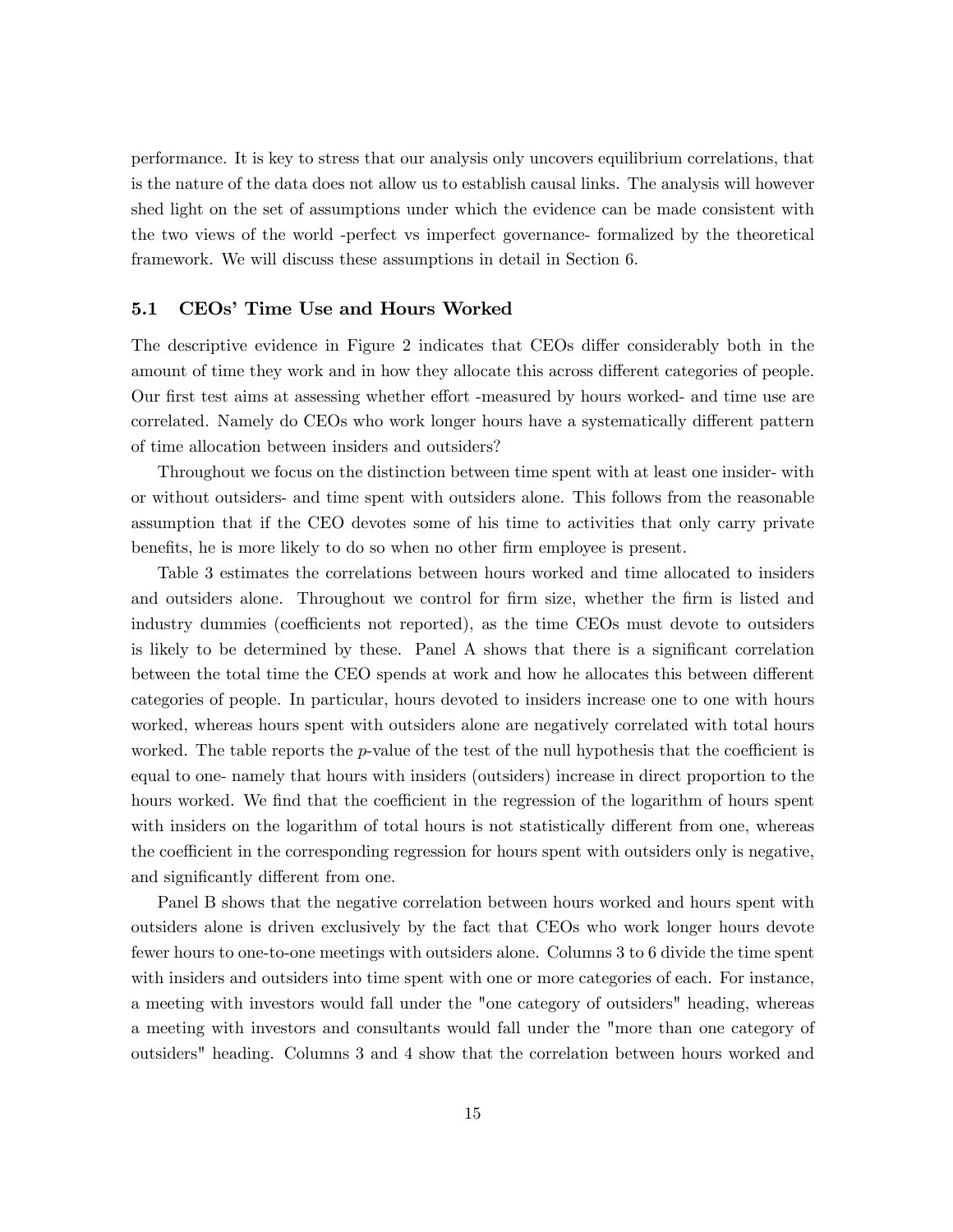time spent with insiders does not depend on whether these belong to one or more categories. In contrast, Columns 5 and 6 show that CEOs who work longer hours spend fewer hours in meetings alone with one type of outsiders only. The correlation with hours spent with more than one category of outsiders is positive but significantly less than one.

Panel C divides the time spent with insiders and outsiders according to the number of people participating in the activity. In line with the Öndings above, Columns 7 and 8 show that the correlation between hours worked and time spent with insiders does not depend on the number of insiders present. In contrast, Column 9 shows that CEOs who work longer hours spend fewer hours in meetings with one or two outsiders and nobody else.

#### 5.2 CEO's Time Use and Governance

Findings so far indicate that CEOs who work longer hours devote more time to insiders and less time- in absolute terms- to meeting outsiders alone, especially in one-to-one meetings. To the extent that CEOs whose firms have better governance work harder, this is consistent with the interpretation that observed variation in time allocation reflect differences in governance. We can test this relationship directly, by analyzing the correlation between time use and five independent proxies of "governance quality". These proxies rely on the intuition that the CEO's ability to pursue activities that only produce private benefits, depends on the strength and effective functioning of the firm board and its ability and willingness to monitor CEO's actions, as well as on the economic cost the CEO pays if the firm underperforms.

In this framework, governance quality is both the reflection of economic incentives and the board's ability to monitor the CEO. Since misalignment between the firm and the CEO objectives is not directly observable, we proxy quality of governance using five external firm level indicators. First we use an indicator of whether the firm is a multinational. Intuitively, because of the stronger competitive pressure that multinationals face, they need keep CEOs focused on firm productivity to preserve their competitive advantage. In line with this Bloom and Van Reenen  $(2010)$  and Bandiera et. al  $(2010)$  show that multinational firms are more likely to be well managed and to offer steep performance incentives to their executives. Hence we would expect that CEOs of multinational firms incur a higher cost if they divert time from productive to unproductive uses. Supporting this idea, we find that CEOs who work for multinationals spend more time with insiders and less time with outsiders alone. In particular, Columns 1 and 2 in Table 4 show that CEOs who work for foreign multinationals spend  $54\%$  more time with insiders and  $55\%$  less with outsiders alone. Both coefficients are precisely estimated at conventional levels. Time allocation in Italian multinationals is similar and we cannot reject the null that the coefficients are equal.

The next set of indicators proxies for the power of firm owners vis- $\ddot{\text{a}}$ -vis the CEO. The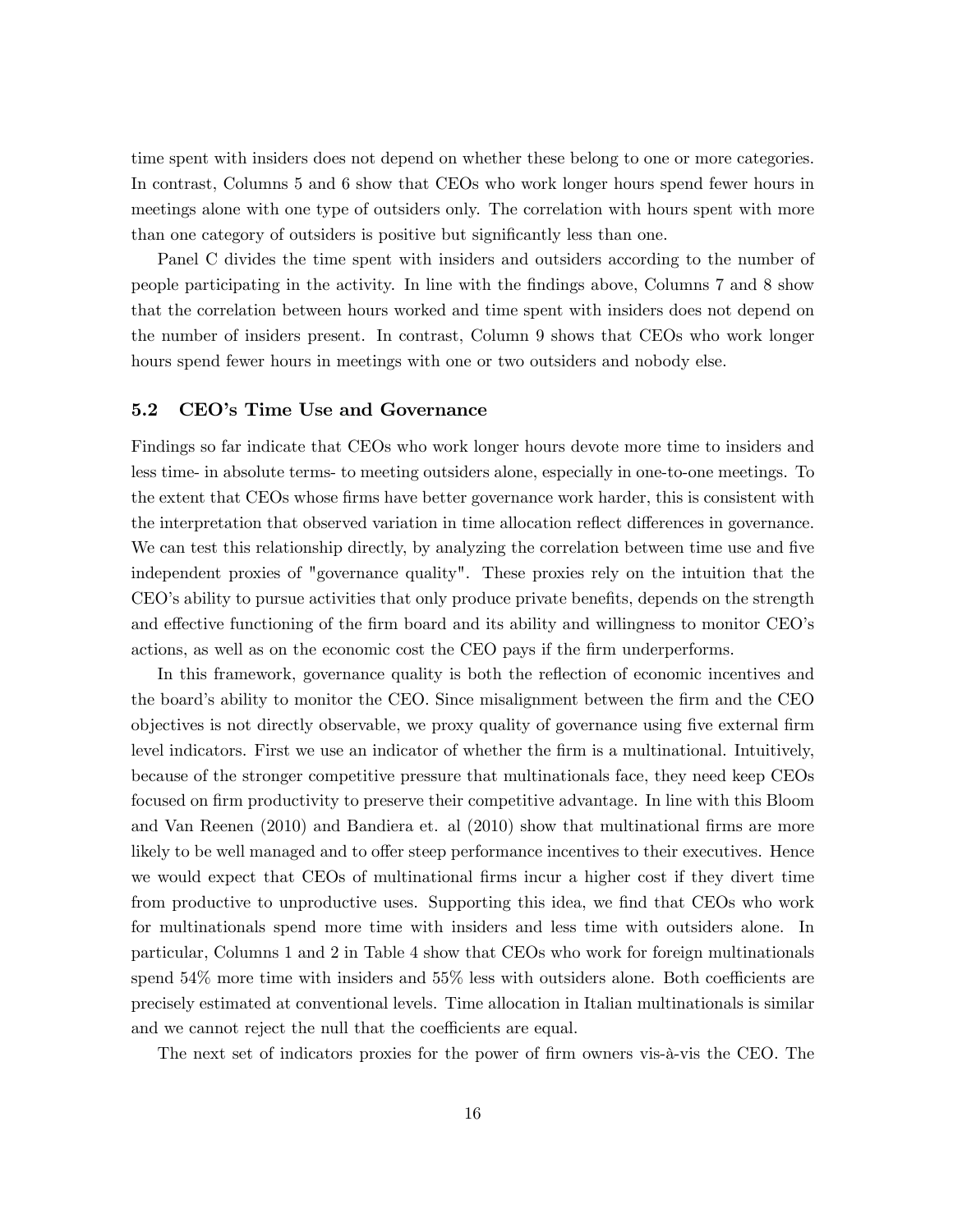first indicator in this set measures whether the firm is owned by a family, and if so, whether the CEO is external to the family or one of its members. This distinction is key because it raises different governance issues. Compared to disperse shareholders, family owners face fewer difficulties in monitoring the CEOs they hire to run their firms, for instance because coordination among owners is much easier when owners are few. When the CEO belongs to the family, there is no separation of ownership and control and hence no governance issues as such; however, family CEOs in family firms might pursue objectives other than profit maximization (Bandiera et al 2010) and the implication of these for time allocation is not captured by our simple framework. Columns 3 and 4 in Table 4 show that external CEOs who work for family firms spend  $32\%$  more time with insiders and  $27\%$  less time with outsiders alone, but only the former is estimated precisely. This is in line with the intuition that, compared to disperse shareholders, family owners can keep a tighter control on their CEOs. Family CEOs, in contrast, do not appear to behave differently than CEOs in non family firms.

The second indicator is the size of the board. Large boards have long been suspected of being dysfunctional and to provide too little criticism of management performance, thus granting CEOs more discretion which can be abused (e.g. Lipton and Lorsch, 1992). Jensen (1993), subscribing to this criticism argues that "ëwhen boards get beyond seven or eight people they are less likely to function effectively and are easier for the CEO to control". In addition, pletoric boards can be just the reflection of attempts to bring in friends and transfer them shareholders money through board members compensation. Consistent with this views there is some evidence that larger boards reduce the value of the firm (e.g. Yermack, 1996). In line with this, Columns 7 and 8 show that CEOs with larger boards spend less time with insiders and more time with outsiders alone. A 1% percentage point increase in board size reduces the time spent with insiders by 0.24 of a percentage point while it increases the time spent with outsiders alone by 0.47 of a percentage point.

A better measure of constraints on the CEO is the independence of board members. We have no direct information on the nature of the directors. But we observe some of their characteristics, including gender. As a third proxy for quality of governance we use an indicator for whether there is at least a woman in the board. There is evidence that the presence of women improves the quality of governance. For instance, Adams and Ferreira (2009) Önd that boards with more women tend to be tougher with the CEO, to raise board attendance and to monitor more.<sup>7</sup> Throughout the analysis, we distinguish between executive

<sup>7</sup>One rational is that women have higher standards of morality and a higher sense of their duty as documented in experimental and survey based studies which show that women are more likely to stick to the rules, less likely to break agreed legal or moral norms (e.g. Guiso et. al (2003) ) and are less self-oriented then men (for instance Eagly and Crowley (1986); Eckel and Grossman (1998); Reiss and Mitra (1998); Butler et. al.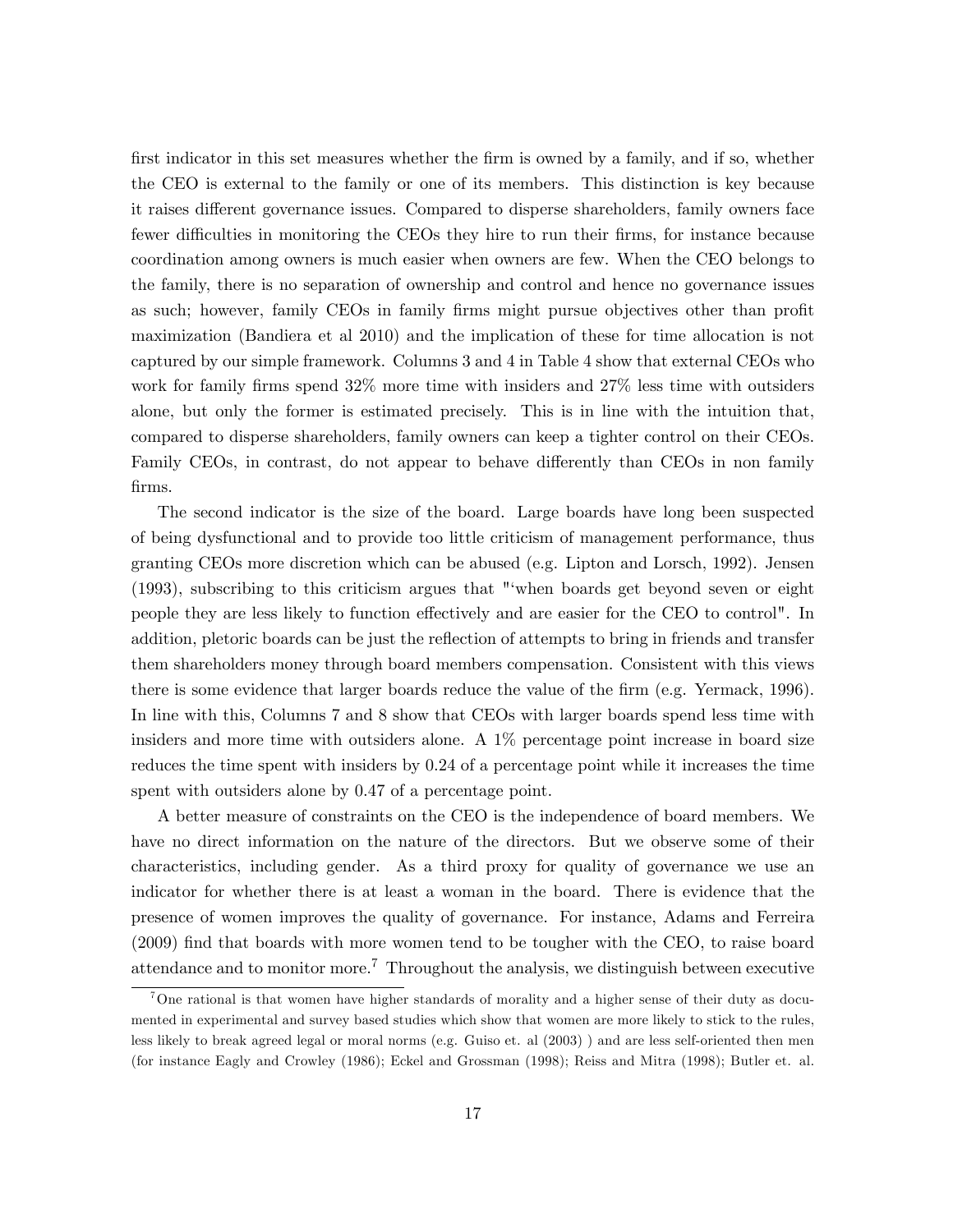and non executive roles, since we expect this effect to be stronger when women assume executive roles. The findings in columns 9 and 10 indicate that CEOs spend 17% more time with insiders and 27% less with outsiders alone, respectively when at least one woman on the board has an executive role. As expected, the correlations have a similar sign but are smaller in magnitude and not precisely estimated when we look at the presence of women with non executive roles.

As a final and more direct measure of governance quality and restraints on the managers we use the country-level indicator of private benefits of control computed by Dyck and Zingales (2004) on the basis of block control transactions in 39 countries. We attach this measure of quality of governance to multinational firms in our sample on the basis of their country of origin and rely on within variation among multinational firms operating in Italy. Compared to the others, the main advantages of this measure are its direct interpretability in terms of access to private benefits and its exogeneity. It comes at the cost that we can only rely on a subset of observations. The findings in columns 11 and 12, table 4, indicate that CEOs who work for multinationals based in countries with better governance spend more time with insiders and less with outsiders alone. A one standard deviation increase in the index, indicating a worsening of governance, decreases hours spent with insiders by 13% and increases hours spent with outsiders alone by 45%.

Taken together, the Öndings in Table 4 provide a coherent picture. Whenever the CEO and the firm interest are better aligned - either because of stronger market competition, better monitoring, more powerful boards- CEOs spend more time with insiders and less time with outsiders alone. This, as well as the findings in the previous section, suggests that the evidence is consistent with the idea that time with outsiders alone yields more private benefits than time with insiders, and that differences in time allocation reflect differences in governance. The next section looks at whether differences in time allocation have any implication for firm performance.

#### 5.3 CEOs' Time Use and Firm Performance

For our next test we match the time use data with external measures of firm performance from the Amadeus database. Following the theory, we test whether the time the CEO spends with different categories of people is correlated with firm performance. As illustrated by the model in Section 3, all hours devoted to productive activities should be positively correlated with firm performance, namely the CEOs' time is an input in the production function. If, on the other hand, the CEO spends time on activities that benefit him but not the firm, the

<sup>(2010)).</sup> Because of this they are more willing to voice in the board meetings against a shirking CEO, thus providing more monitoring and control.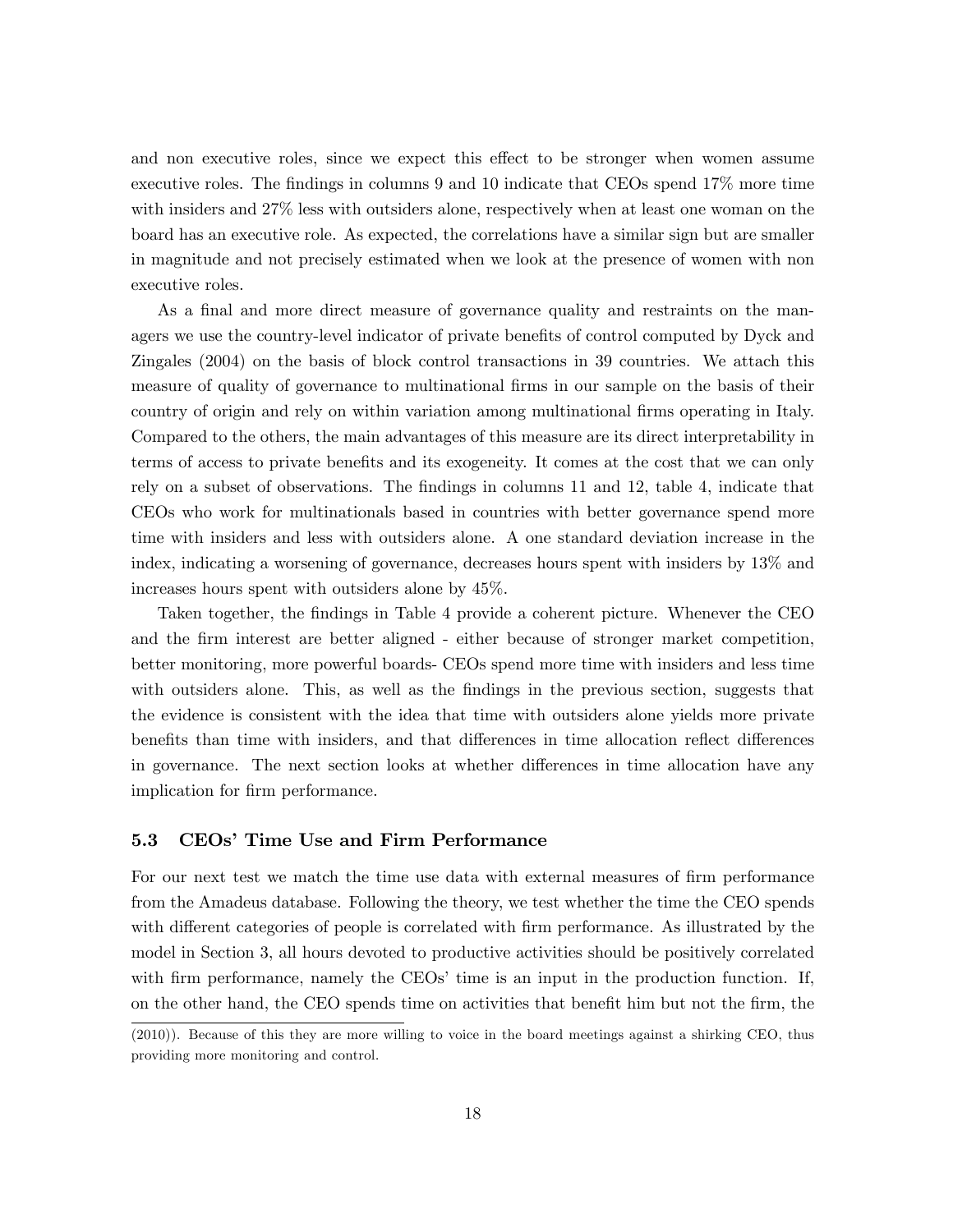time devoted to these activities should not be correlated to firm performance.

Table 5 estimates the conditional correlation between firm performance and CEOs' time use controlling for firm size and industry dummies. Our main measure of performance is productivity, measured as the value of sales over employees, which is available for 80 of our 94 sample Örms. Firms in the Önance sector are excluded from this exercise because sales/employees is not a comparable measure of productivity in this sector.

Column 1 shows a strong positive correlation between hours worked and productivity. The coefficient is precisely estimated and implies that a one percentage point increase in CEOsí working hours is associated with a 2.14 percentage point increase in productivity. Column 2 shows that this correlation is entirely driven by the hours the CEOs spend with at least one other employee of the Örm. A one percentage point increase in hours spent with at least one insider is associated with a 1.23 percentage points increase in productivity. In contrast, hours spent working alone and, most interestingly, hours spent with outsiders alone are not correlated with productivity. The coefficient is precisely estimated but small and not significantly different from zero. The test of equality of coefficients between hours with at least one insiders and hours with outsiders alone rejects the null at the 1% level.

Columns 3 to 5 address measurement error issues. In particular, given that the CEO generally meets insiders at the Örmís HQ, while he might meet outsiders in other locations, the results could be driven by measurement error if the time spent with outsiders comprises unproductive travel or setting-up time. Alternatively, the PA might have more precise information on the hours dedicated to a given activity if this takes place in the CEO's office, which is presumably close to hers, rather than on activities that take place away from the firm. To allay this concern, Column 3 splits the hours spent with outsiders alone according to location. If this were driving the results, we would expect the time spent with outsiders at HQ to be positively correlated with Örm productivity. The results indicate that however this is not the case. The coefficient on hours spent with outsiders is small, precisely estimated and not significantly different from zero regardless of where the activity takes place.

A related concern is that the PA might have more precise information about the duration of activities with insiders and hence measurement error would again introduce a downward bias on the coefficient on time with outsiders alone. We address this concern using information on whether the activity was scheduled in advance and recorded in the CEO's diary. Intuitively, activities that are planned in advance and already recorded should be measured more precisely. Columns 4 and 5 show that this form of measurement error was not driving the results either. The coefficient of hours spent with outsiders is small, precisely estimated and not significantly different from zero regardless of whether the activity was planned in advance. In contrast, the coefficient on hours spent with at least one insider is positive and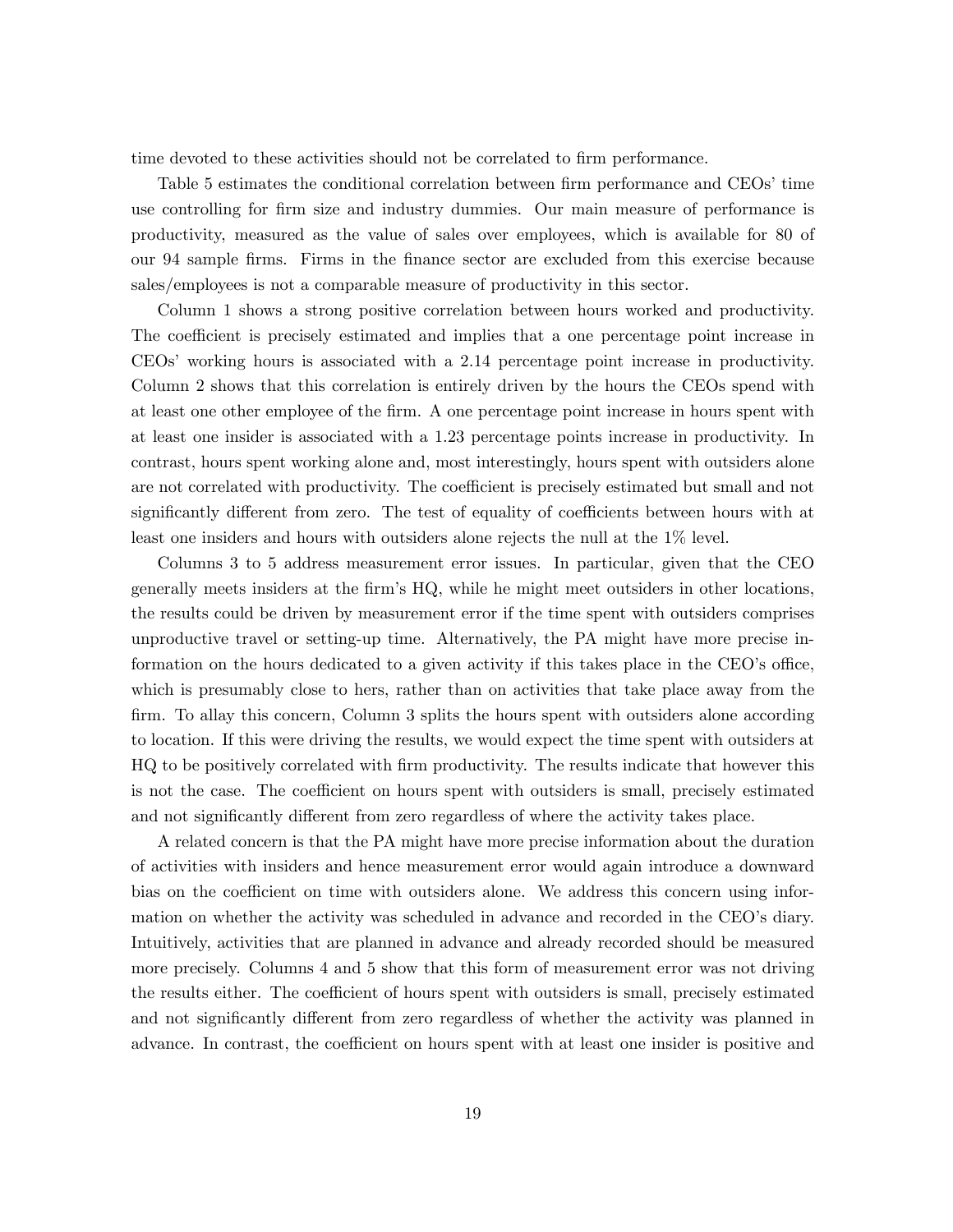significantly different from zero regardless of whether the activity was planned in advance. Column 5 probes the robustness of the results to the inclusion of other inputs, namely capital and materials.

While the pattern of time use is correlated with productivity, it might also be correlated with other unobservables - most notably the CEOs pay - so to leave the firm owners indifferent between having a hard working CEO who spends long hours with insiders and a CEO who works fewer hours and spends more time with outsiders alone. To assess the empirical relevance of this interpretation, Column 6 presents the conditional correlation between firms proÖts per employee and time use. The results show that time spent with at least one insider is positively correlated with profits, whereas time spent with outsiders is not.

A possible further concern is that the impact of time allocation choices might reveal itself over a longer time period. For example, networking activities might need a longer time frame to bear their positive impact on firm performance. To test this idea we consider as a dependent variable the growth rate of sales over a three year period. The results in column 7 do not support the idea that time spent with outsiders might have a positive long run impact. In fact, although the coefficients are not precisely estimated, time spent with outsiders is negatively correlated with three-year sales growth, while time spent with insiders shows a positive correlation.

#### 6 Discussion and Conclusions

The analysis above has illustrated a rich set of correlations between the CEOs' pattern of time use, his effort, governance proxies and the performance of the firm he leads. In particular we find that CEOs who work longer hours spend more time in activities that involve at least one insider and less time in activities where the CEO meets outsiders alone. CEOs who work for firms with stronger governance also spend more time in activities that involve at least one insider and less time in activities where the CEO meets outsiders alone Finally, time spent with insiders is positively correlated with productivity and profits, whereas time spent with outsiders alone is not.

As illustrated in the theoretical framework, variations in time use can either be seen as optimal responses to different circumstances faced by different firms if the CEO's ad the firm's interests are perfectly aligned  $(b = 1)$  or as consequences of differences in the quality of governance. We now make precise the conditions under which the findings can be reconciled with either the perfect and the imperfect governance view. It is important to stress that our data does not allow us to implement a formal test of the two models, but the rich set of correlations we uncover allows us to pin down the set of assumptions needed to reconcile the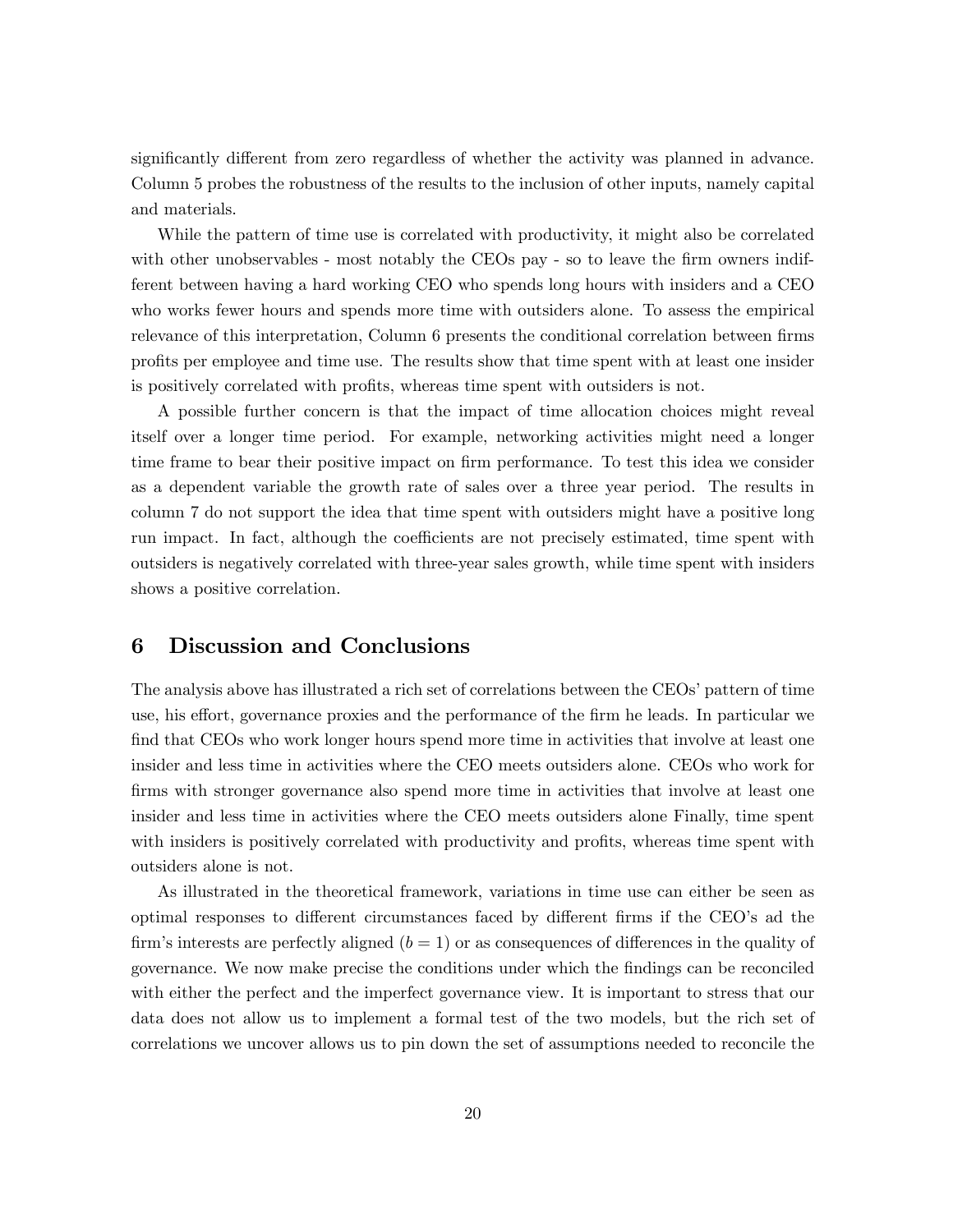findings with either view.

In the perfect governance view, where the CEO's and the firm's interests are perfectly aligned, the observed correlations must be due to shocks that affect the pattern of time use, total hours worked, Örm performance and Örm characteristics as follows. First, shocks that increase the marginal return to CEO's effort - so that CEOs work longer hours, also increase the marginal product of time with at least one insider and at the same time decrease the marginal product of time alone with outsiders, especially so for time alone in one-to-one meetings. Second, shocks that increase the firm's productivity, also increase the marginal product of time with at least one insider and leave the marginal product of time alone with outsiders constant. Third, this type of shocks are more likely to hit multinationals, family Örms with external CEOs, Örms with small boards, Örms with women covering executive roles on the board, and firms from countries with a good governance record.

In the imperfect governance view, the observed variation in time use can derive from differences in governance that determine the extent to which the CEOs' interests are aligned with the firm. If we take this view, the findings indicate that time spent with insiders contributes to the firm's output while time spent *alone* with outsiders only benefits the CEO. Moreover, CEOs hired by firms with better governance work longer hours and devote more time to activities that benefit the firm and less time to activities that mostly carry private benefits.

We leave it to the reader to assess which of the two interpretations is more plausible. In either case, our analysis suggests that CEO time use data are a useful tool to shed light on constraints and objectives of firms and of their executives.

## References

- [1] Adams, Renée B. and Ferreira, Daniel. 2009. "Women in the Boardroom and Their Impact on Governance and Performance." Journal of Financial Economics, 94 (2):291- 309.
- [2] Aguiar, Mark and Erik Hurst. 2007. Measuring Trends in Leisure: The Allocation of Time Over Five Decades 2007. Quarterly Journal of Economics, August 2007, 122(3), 969-1006
- [3] Bandiera, Oriana; Guiso, Luigi; Prat, Andrea and Sadun, Raffaella. 2010. "Matching Firms, Managers, and Incentives." Harvard Business School Working Paper 10-073. http://www.hbs.edu/research/pdf/10-073.pdf.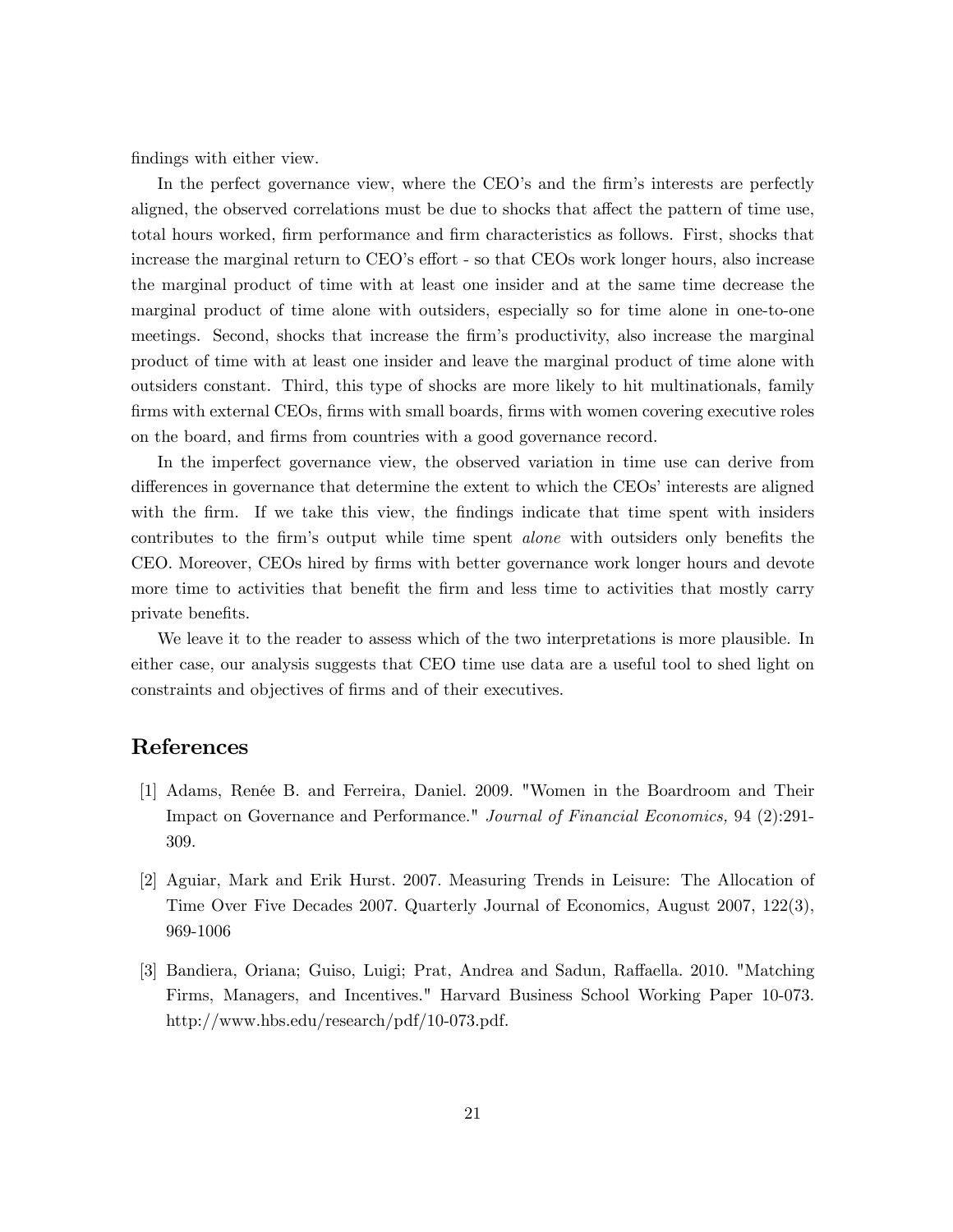- [4] Bennedsen, Morten; Nielsen, Kasper Meisner; Perez-Gonzalez, Francisco and Wolfenzon, Daniel. 2007. "Inside the Family Firm: The Role of Families in Succession Decisions and Performance." Quarterly Journal of Economics, 122:647-91.
- [5] Bertrand, Marianne and Schoar, Antoinette. 2003. "Managing with Style: The Effect of Managers on Firm Policies." Quarterly Journal of Economics, 118 (4):1169-208.
- [6] Bloom, Nicholas and Van Reenen, John. 2010. "Why Do Management Practices Differ across Firms and Countries?" Journal of Economic Perspectives, 24 (1):203-24.
- [7] Bolton, Patrick and Dewatripont, Mathias. 1994. "The Firm as a Communication Network." The Quarterly Journal of Economics, 109 (4):809-39.
- [8] Butler, Jeff; Giuliano, Paola and Guiso, Luigi. 2010. "Trust and Cheating." UCLA mimeo.
- [9] Drucker, Peter F. 1966. The Effective Executive. New York,: Harper & Row.
- [10] Drucker, Peter F.; DíAntonio, William V. and Ehrlich, Howard J. 1961. Power and Democracy in America. Notre Dame, IN: University of Notre Dame Press.
- [11] Dyck, Alexander and Zingales, Luigi. 2004. "Private Benefits of Control: An International Comparison." The Journal of Finance, 59 (2):537-600.
- [12] Eagly, A., and M. Crowley. 1986. "Gender and Helping Behavior: A Meta-analytic View of the Social Psychological Literature." Psychological Bulletin 100:283-308.
- [13] Eckel, Catherine C. and Grossman, Philip J. 1998. "Are Women Less Selfish Than Men?: Evidence from Dictator Experiments." Economic Journal, 108 (448):726-35.
- [14] Garicano, Luis. 2000. "Hierarchies and the Organization of Knowledge in Production." Journal of Political Economy, 108 (5):874-904.
- [15] Guiso, Luigi; Sapienza, Paola and Zingales, Luigi. 2003. "Peopleís Opium? Religion and Economic Attitudes." Journal of Monetary Economics, 50 (1):225-82.
- [16] Hamermesh Daniel.1990. "Shirking or Productive Schmoozing: Wages and the Allocation of Time at Work," Industrial and Labor Relations Review, January
- [17] Jensen, Michael C. 1993. "The Modern Industrial Revolution, Exit, and the Failure of Internal Control Systems." The Journal of Finance, 48 (3):831-80.
- [18] Khurana, Rakesh. 2002. Searching for a Corporate Savior: The Irrational Quest for Charismatic CEOs. Princeton, NJ: Princeton University Press.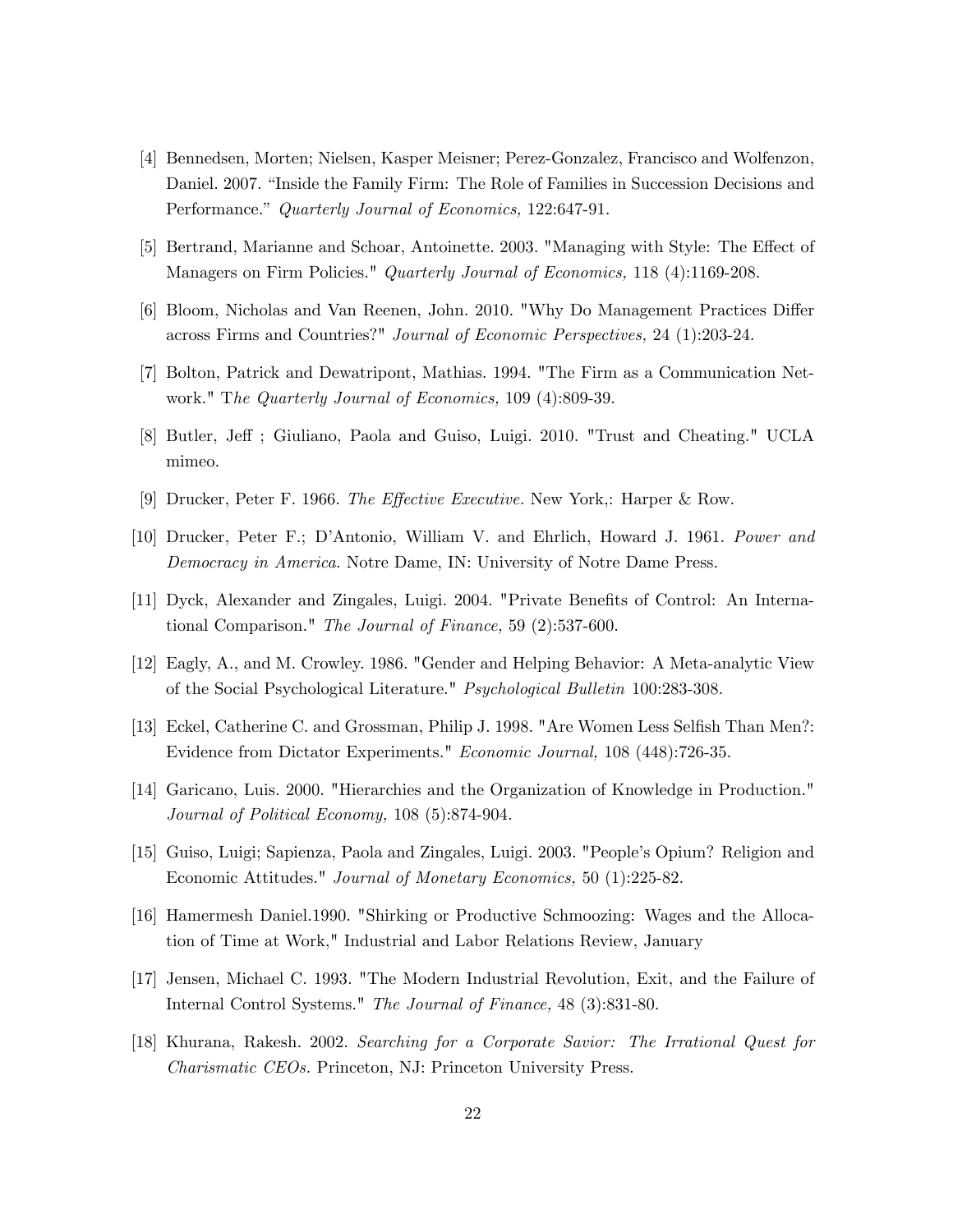- [19] Kotter, John P." "What Effective General Managers Really Do." Harvard Business Review, March-April 1999, p. 145-159.
- [20] Krueger, Alan B. and Andreas Mueller. 2010. "Job Search and Unemployment Insurance: New Evidence from Time Use Data," Journal of Public Economics, forthcoming.
- [21] Krueger, Alan B., Daniel Kahneman; David Schkade; Norbert Schwarz and Arthur A. Stone. 2009. "National Time Accounting: The Currency of Life," Measuring the Subjective Well-Being of Nations, University of Chicago Press for NBER, 2009, pp. 9-86.
- [22] Laáey, A. G. 2009. "What Only the CEO Can Do." Harvard Business Review, 87 (5):54- 62.
- [23] Lipton, Martin and Lorsch, Jay W. 1992. "A Modest Proposal for Improved Corporate Governance." Business Lawyer, 48 (1):59-77.
- [24] Luthans, Fred. 1988. "Successful vs. Effective Real Managers." The Academy of Management Executive (1987-1989), 2 (2):127-32.
- [25] Malmendier, Ulrike and Tate, Geoffrey. 2009. "Superstar CEO's." Quarterly Journal of Economics, 124 (4):1593-638.
- [26] Mintzberg, Henry. 1973. The nature of managerial work. New York,: Harper & Row.
- [27] Pérez-González, Francisco. 2006. "Inherited Control and Firm Performance." American Economic Review, 96:1559-88.
- [28] Reiss, Michelle C. and Mitra, Kaushik. 1998. "The Effects of Individual Difference Factors on the Acceptability of Ethical and Unethical Workplace Behaviors." Journal of Business Ethics, 17 (14):1581-93.
- [29] Stein, Jeremy C. 2003. "Agency, Information and Corporate Investment" in Handbook of the Economics of Finance, eds. G. M. Constantinides, M. Harris and R. M. Stulz, 109-63. Amsterdam; Boston: Elsevier/North-Holland.
- [30] Yermack, David. 1996. "Higher Market Valuation of Companies with a Small Board of Directors." Journal of Financial Economics, 40 (2):185-211.
- [31] Van Zandt, Timothy. 1998. "The Scheduling and Organization of Periodic Associative Computation: Efficient Networks." Review of Economic Design, 3 (2):93-127.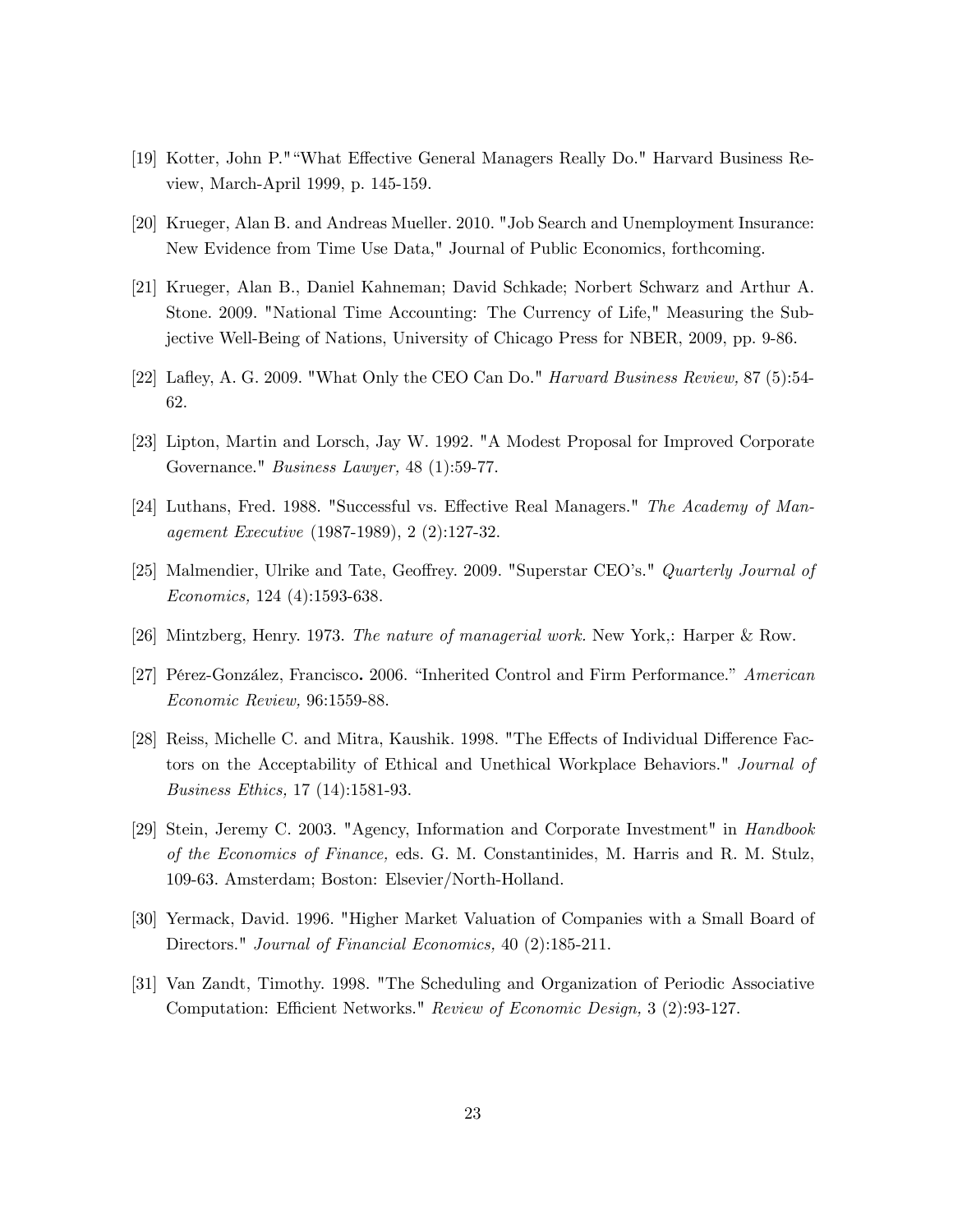## **FIGURE 1: CEO's Time Use**

1.A Share of time devoted to different activities



1B. Share of time spent with different categories of people

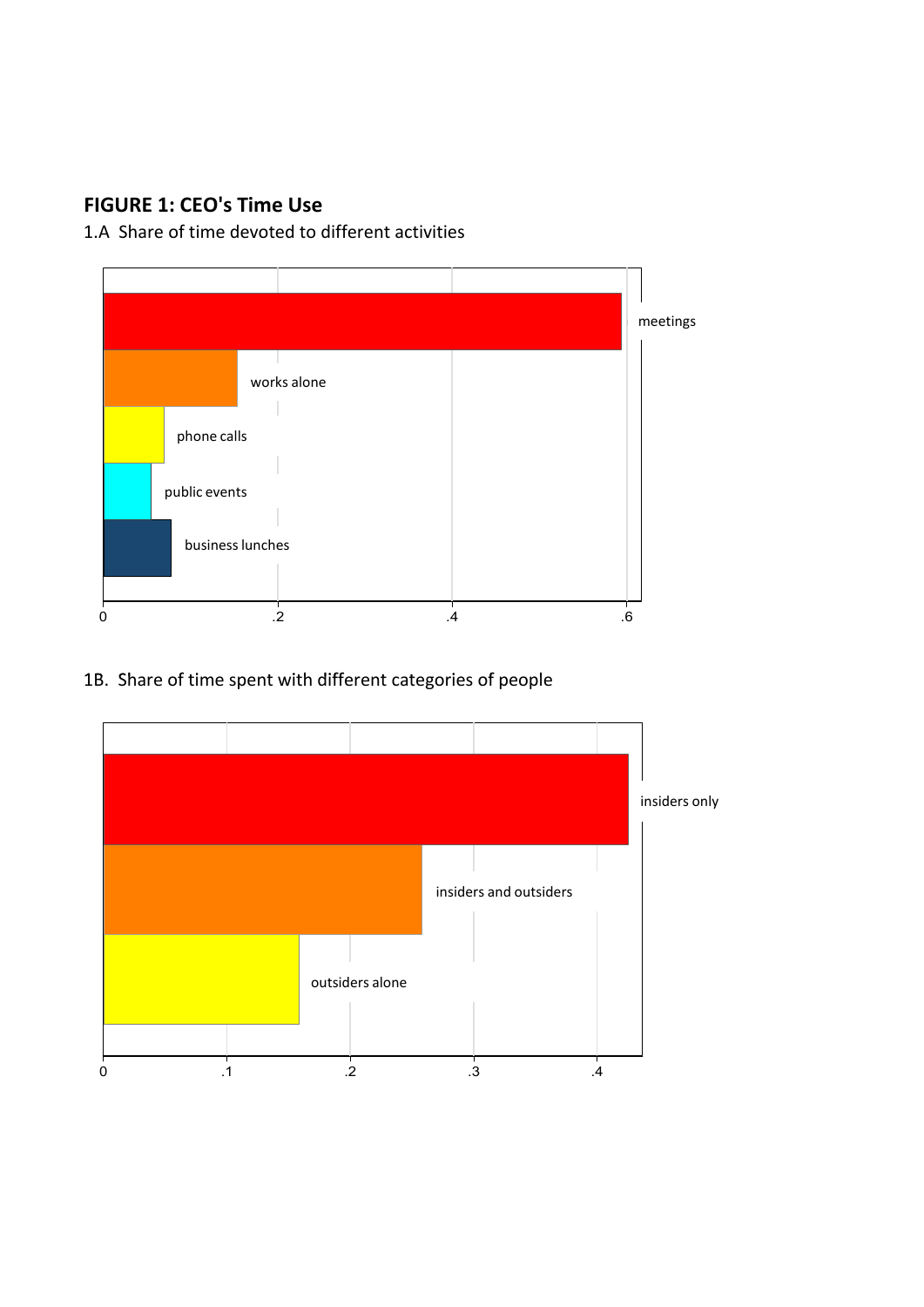#### **FIGURE 2: CEO's Time Use**

2A. Hours Worked



2B. Hours spent with outsiders alone



2C. Hours spent with at least one insider



Note: Weekly hours are computed as the sum of time spent in all activities longer than fifteen minutes. Weekly hours with outsiders alone is the sum of time spent in all activities where the CEO was alone with outsiders for longer than fifteen minutes. Weekly hours with outsiders alone is the sum of time spent in all activities where the CEO was with at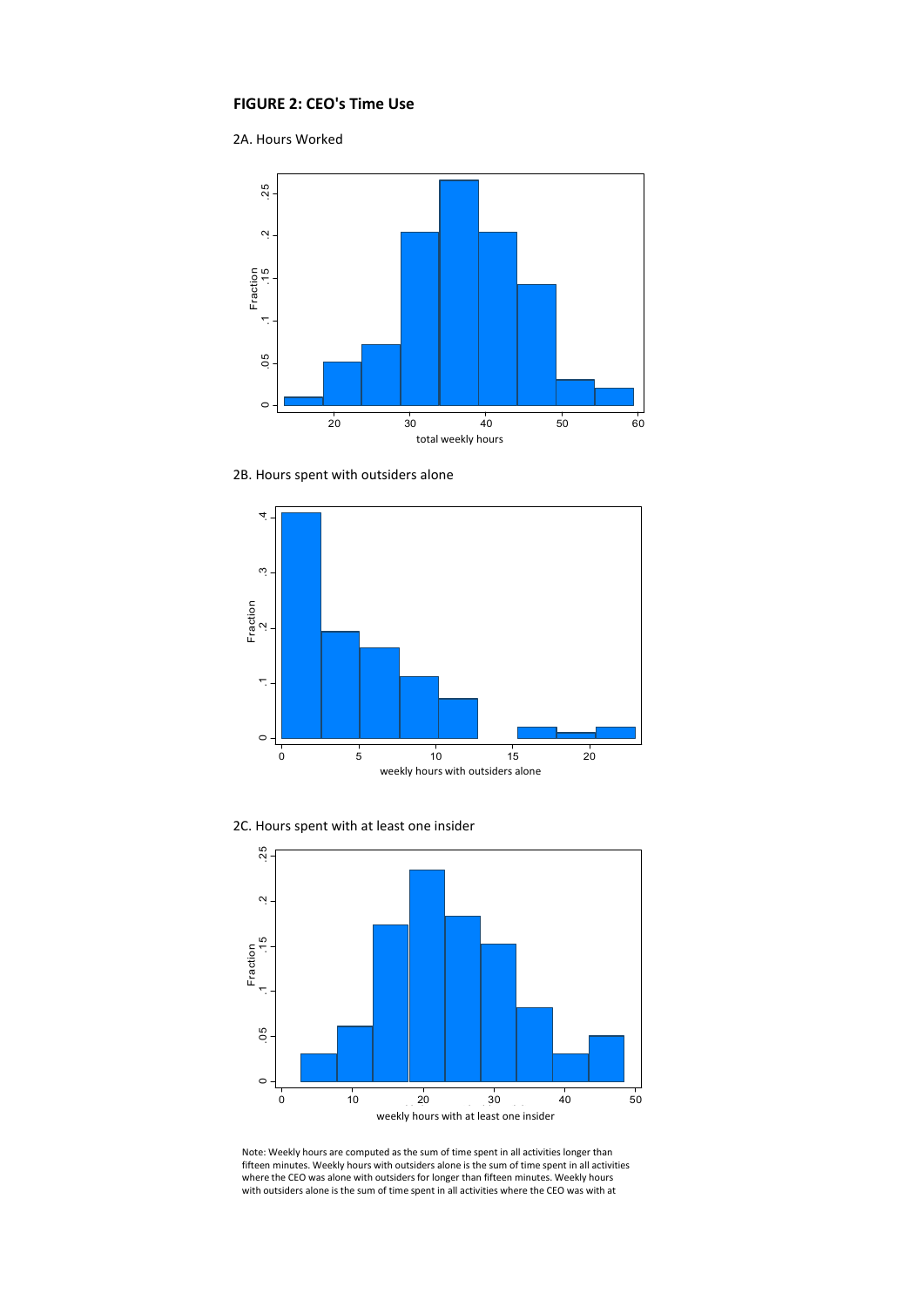|                                                         | Mean  | Median | Std. Dev. | Obs |
|---------------------------------------------------------|-------|--------|-----------|-----|
| Size (Number of Employees)                              | 8330  | 1244   | 30014     | 94  |
| Productivity (Sales/Employees X1000 USD)                | 4234  | 600    | 13664     | 80  |
| Sector: (%)                                             |       |        |           | 98  |
| Manufacturing                                           | 39.4  |        |           |     |
| Services                                                | 13.8  |        |           |     |
| Finance, Insurance, Real Estate                         | 14.9  |        |           |     |
| Transportation and Communication                        | 12.8  |        |           |     |
| <b>Wholesale and Retail</b>                             | 8.5   |        |           |     |
| Mining                                                  | 3.2   |        |           |     |
| Construction                                            | 4.2   |        |           |     |
| Ownership (%)                                           |       |        |           | 94  |
| <b>Widely Held</b>                                      | 37.2  |        |           |     |
| Family                                                  | 22.3  |        |           |     |
| <b>State</b>                                            | 18.1  |        |           |     |
| Other                                                   | 13.3  |        |           |     |
| Nationality (%)                                         |       |        |           | 98  |
| Domestic                                                | 29.9  |        |           |     |
| <b>Italian MNE</b>                                      | 36.1  |        |           |     |
| <b>Foreign MNE</b>                                      | 34    |        |           |     |
| Firm is listed                                          | 0.19  |        |           | 94  |
| Board size                                              | 13.1  | 10     | 8.1       | 91  |
| At least one woman on the board in an executive role    | 0.56  |        |           | 91  |
| At least one woman on the board in a non executive role | 0.68  |        |           | 91  |
| Private benefit index                                   | 0.023 | 0.038  | 0.049     | 30  |

#### **Table 1 Sample Descriptives**

**Data Sources and Variable Definitions:** Data on firm size, productivity and sector are drawn from AMADEUS. Productivity is not available for firms in the financial sector. Ownership and multinational status has been obtained through manual search. Board data is drawn from the Infocamere dataset. Accounting, ownership and board information are relative to 2007. The private benefit index is measured (only for non Italian multinationals) at the country of origin level and it is drawn from Dyck and Zingales (2004), Table V, col 2.

.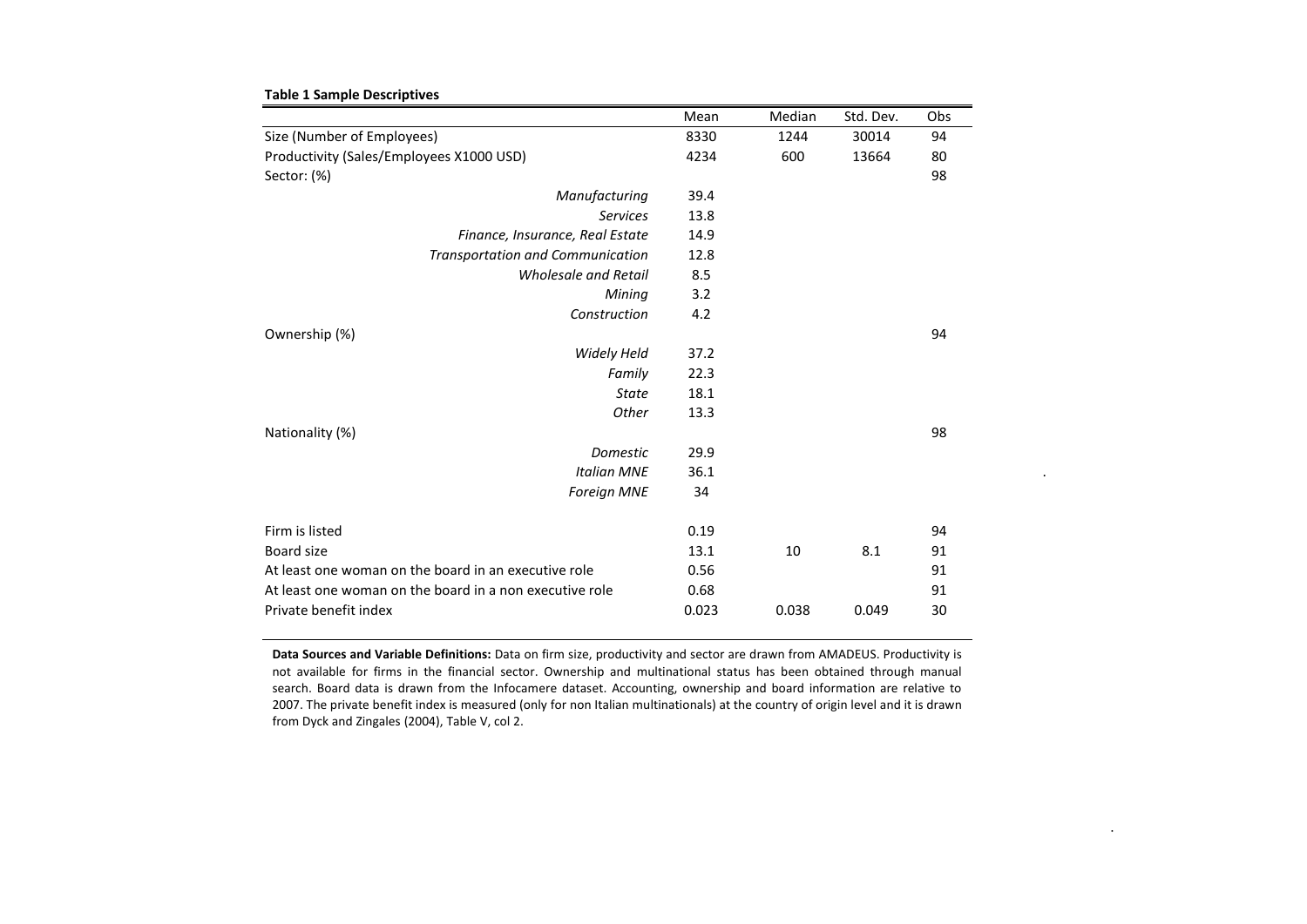#### **TABLE 2: CEOs' Time Use**

|                                    | Average | Share of CEOs with<br>hrs>0 |
|------------------------------------|---------|-----------------------------|
| <b>Total Hours</b>                 | 47.7    |                             |
|                                    | (9.98)  |                             |
| <b>Total Hours Recorded</b>        | 36.94   |                             |
|                                    | (8.33)  |                             |
| Working alone                      | 5.66    | .91                         |
|                                    | (4.65)  |                             |
| With at least one insider          | 24.2    | $\mathbf{1}$                |
|                                    | (9.35)  |                             |
| With outsiders only                | 4.88    | .84                         |
|                                    | (4.83)  |                             |
| <b>Insiders, Top 5 Categories:</b> |         |                             |
| Finance                            | 8.69    | .79                         |
|                                    | (6.96)  |                             |
| Marketing                          | 8.32    | .73                         |
|                                    | (7.62)  |                             |
| <b>BU Directors</b>                | 6.85    | .71                         |
|                                    | (7.18)  |                             |
| Strategy                           | 5.87    | .69                         |
|                                    | (5.97)  |                             |
| <b>Human Resources</b>             | 5.47    | .74                         |
|                                    | (5.86)  |                             |
| <b>Outsiders, Top 5 Categories</b> |         |                             |
| Clients                            | 2.59    | .40                         |
|                                    | (4.03)  |                             |
| Suppliers                          | 1.27    | .34                         |
|                                    | (2.19)  |                             |
| Investors                          | 1.74    | .33                         |
|                                    | (3.05)  |                             |
| Consultants                        | 4.70    | .67                         |
|                                    | (4.82)  |                             |
| <b>Banks</b>                       | 1.38    | .30                         |
|                                    | (2.68)  |                             |

**Data Sources and Variable Definitions:** All variables are drawn from the time use survey. Total hours include all activities, including those shorter than 15 minutes and travel. Total hours recorded only contains activities that are longer than 15 minutes and does not include travel. The first column reports average hours spent by the sample CEOs over the relevation week with each of the listed categories in activities longer than 15 minutes. The second column reports the share of CEOs that spend at least 15 minutes with each of the listed categories.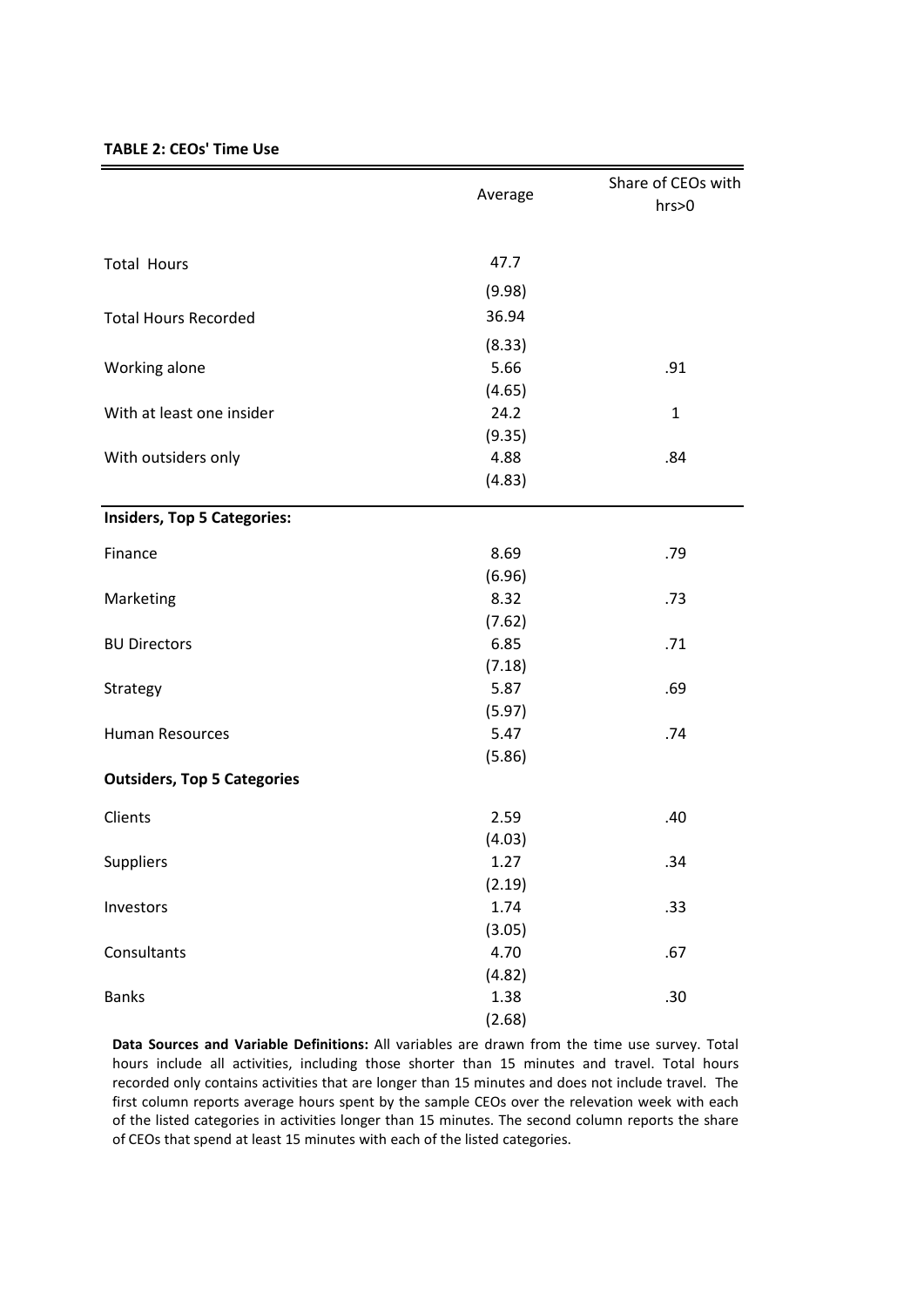#### **TABLE 3. CEOs' Time Use and Hours Worked Panel A** - Insiders and Outsiders

|                          | 1                         | 2                     |
|--------------------------|---------------------------|-----------------------|
| log(total hours) spent:  | with at least one insider | with outsiders only   |
| log (total hours)        | $1.179***$<br>(0.147)     | $-0.693**$<br>(0.337) |
| $H0:$ log(total hours)=1 | .23                       | .00                   |
| Adjusted R-squared       | 0.473                     | 0.207                 |
| Controls                 | size, listed              | size, listed          |
| <b>Industry Dummies</b>  | yes                       | yes                   |
| <b>Observations</b>      | 94                        | 94                    |

#### **Panel BͲInsiders and Outsiders, by number of categories involved**

|                            | 3                                | 4                                          | 5                                | 6                                           |
|----------------------------|----------------------------------|--------------------------------------------|----------------------------------|---------------------------------------------|
| log(total hours) spent:    | with one category of<br>insiders | with more than one<br>category of insiders | with one category of<br>ousiders | with more than one<br>category of outsiders |
| log (total hours)          | $0.909***$                       | $1.082**$                                  | $-0.926***$                      | $0.381*$                                    |
|                            | (0.260)                          | (0.448)                                    | (0.317)                          | (0.223)                                     |
| log (number of employees)  | 0.024                            | 0.028                                      | $-0.053$                         | 0.029                                       |
|                            | (0.038)                          | (0.054)                                    | (0.046)                          | (0.027)                                     |
| listed firm (=1 if yes)    | $-0.164$                         | $-0.631**$                                 | $0.906***$                       | 0.146                                       |
|                            | (0.255)                          | (0.287)                                    | (0.214)                          | (0.202)                                     |
| $H0: log(total hours) = 1$ | .73                              | .85                                        | .00                              | .00.                                        |
| Adjusted R-squared         | 0.138                            | 0.253                                      | 0.205                            | 0.166                                       |
| Controls                   | size, listed                     | size, listed                               | size, listed                     | size, listed                                |
| <b>Industry Dummies</b>    | yes                              | yes                                        | yes                              | yes                                         |
| <b>Observations</b>        | 94                               | 94                                         | 94                               | 94                                          |

#### **Panel CͲInsiders and Outsiders, by number of participants involved**

|                            |                                                                 | 8                                                              | 9                                                         | 10                                                       |
|----------------------------|-----------------------------------------------------------------|----------------------------------------------------------------|-----------------------------------------------------------|----------------------------------------------------------|
| log(total hours) spent:    | with fewer than two<br>participants and at least<br>one insider | with more than two<br>participants and at<br>least one insider | with outsiders only and<br>fewer than two<br>participants | with outsiders only<br>and more than two<br>participants |
| log (total hours)          | $0.594*$                                                        | $1.387***$                                                     | $-0.789***$                                               | $-0.075$                                                 |
|                            | (0.303)                                                         | (0.224)                                                        | (0.276)                                                   | (0.365)                                                  |
| log (number of employees)  | $-0.010$                                                        | 0.027                                                          | $-0.040$                                                  | $-0.013$                                                 |
|                            | (0.040)                                                         | (0.032)                                                        | (0.037)                                                   | (0.039)                                                  |
| listed firm $(=1$ if yes)  | $-0.082$                                                        | $-0.182$                                                       | $0.566**$                                                 | $0.640**$                                                |
|                            | (0.201)                                                         | (0.130)                                                        | (0.251)                                                   | (0.248)                                                  |
| $H0: log(total hours) = 1$ | .18                                                             | .08                                                            | .00                                                       | .00.                                                     |
| Adjusted R-squared         | 0.136                                                           | 0.422                                                          | 0.168                                                     | 0.142                                                    |
| Controls                   | size, listed                                                    | size, listed                                                   | size, listed                                              | size, listed                                             |
| <b>Industry Dummies</b>    | yes                                                             | yes                                                            | yes                                                       | yes                                                      |
| <b>Observations</b>        | 94                                                              | 94                                                             | 94                                                        | 94                                                       |

**Notes: \*,\*\*,\*\*\*** indicate that the coefficient is significantly different from zero at the 10%, 5%, 1% level, respectively. OLS Estimates, robust standard errors in parentheses. All regressions include industry dummies, the logarithm of the number of employees and a dummy equal to 1 if the firm is listed.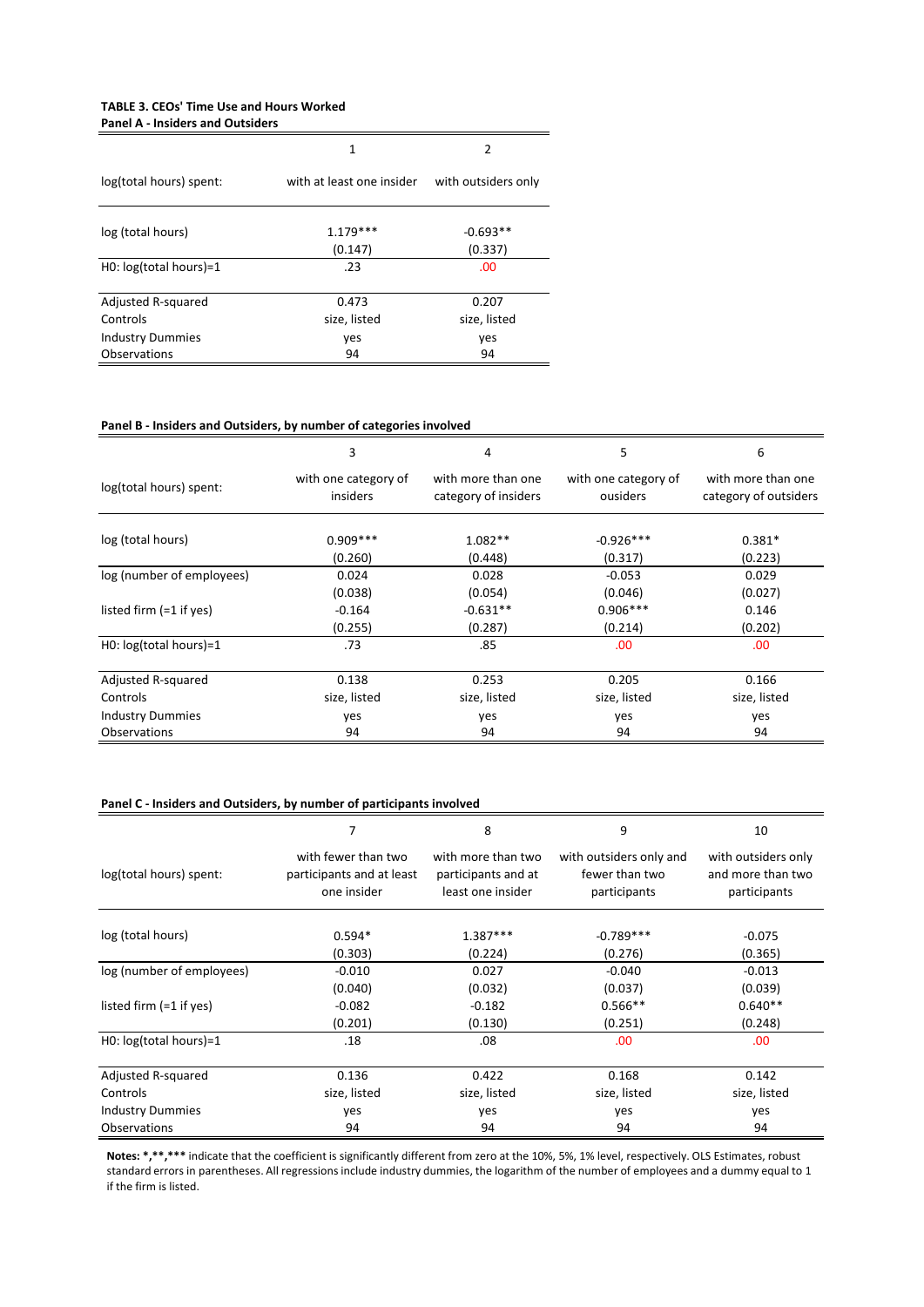|                                                         | 1                               | $\overline{2}$        | 3                       | 4                   | 5                       | 6                     | $\overline{7}$          | 8                    | 9                       | 10                   | 11                      | 12                |
|---------------------------------------------------------|---------------------------------|-----------------------|-------------------------|---------------------|-------------------------|-----------------------|-------------------------|----------------------|-------------------------|----------------------|-------------------------|-------------------|
| dependent variable is log(total hours) spent with:      | with at<br>least one<br>insider | outsiders<br>only     | at least<br>one insider | outsiders<br>only   | at least<br>one insider | outsiders<br>only     | at least<br>one insider | outsiders<br>only    | at least<br>one insider | outsiders<br>only    | at least<br>one insider | outsiders<br>only |
| Foreign MNE                                             | $0.428***$<br>(0.123)           | $-0.594**$<br>(0.257) |                         |                     | $0.438***$<br>(0.125)   | $-0.612**$<br>(0.260) |                         |                      |                         |                      |                         |                   |
| Domestic MNE                                            | $0.288**$<br>(0.122)            | $-0.233$<br>(0.227)   |                         |                     | $0.217*$<br>(0.124)     | $-0.122$<br>(0.233)   |                         |                      |                         |                      |                         |                   |
| Family owned- External CEO                              |                                 |                       | $0.277**$<br>(0.125)    | $-0.337$<br>(0.293) | $0.313**$<br>(0.135)    | $-0.486$<br>(0.301)   |                         |                      |                         |                      |                         |                   |
| Family owned- Family CEO                                |                                 |                       | $-0.115$<br>(0.106)     | 0.135<br>(0.272)    | $-0.072$<br>(0.118)     | 0.046<br>(0.288)      |                         |                      |                         |                      |                         |                   |
| Log (board size)                                        |                                 |                       |                         |                     |                         |                       | $-0.243*$<br>(0.135)    | $0.474**$<br>(0.230) |                         |                      |                         |                   |
| At least one woman on the board in an executive role    |                                 |                       |                         |                     |                         |                       |                         |                      | $0.165*$<br>(0.096)     | $-0.328*$<br>(0.190) |                         |                   |
| At least one woman on the board in a non executive role |                                 |                       |                         |                     |                         |                       |                         |                      | 0.032<br>(0.108)        | $-0.250$<br>(0.241)  |                         |                   |
| Private benefit index                                   |                                 |                       |                         |                     |                         |                       |                         |                      |                         |                      | $-2.605*$<br>(1.152)    | 9.095*<br>(4.266) |
| <b>Industry Dummies</b>                                 | yes                             | yes                   | yes                     | yes                 | yes                     | yes                   | yes                     | yes                  | yes                     | yes                  | yes                     | yes               |
| Firm Size                                               | yes                             | yes                   | yes                     | yes                 | yes                     | yes                   | yes                     | yes                  | yes                     | yes                  | yes                     | yes               |
| Firm Listed                                             | yes                             | yes                   | yes                     | yes                 | yes                     | yes                   | yes                     | yes                  | yes                     | yes                  | yes                     | yes               |
| Adjusted R-squared                                      | 0.199                           | 0.230                 | 0.115                   | 0.190               | 0.243                   | 0.253                 | 0.128                   | 0.218                | 0.103                   | 0.206                | 0.291                   | 0.299             |
| Observations                                            | 94                              | 94                    | 94                      | 94                  | 94                      | 94                    | 88                      | 88                   | 88                      | 88                   | 30                      | 30                |

Notes: \*,\*\*,\*\*\* indicate that the coefficient is significantly different from zero at the 10%, 5%, 1% level, respectively. OLS Estimates, robust standard errors in parentheses. All regressions include industry dummies, the employees and a dummy equal to 1 if the firm is listed. Sample size in columns 7-10 falls due to missing values of the board variables. The private benefit index is the country-level indicator of private benefits of contro (2004) on the basis of block control transactions in 39 countries., which we match to the country of origin of the foreign multinationals in our sample. Consequently, the sample in columns 11-14 is restricted to foreign mu

#### **TABLE 4.CEOs' Time Use and Governance**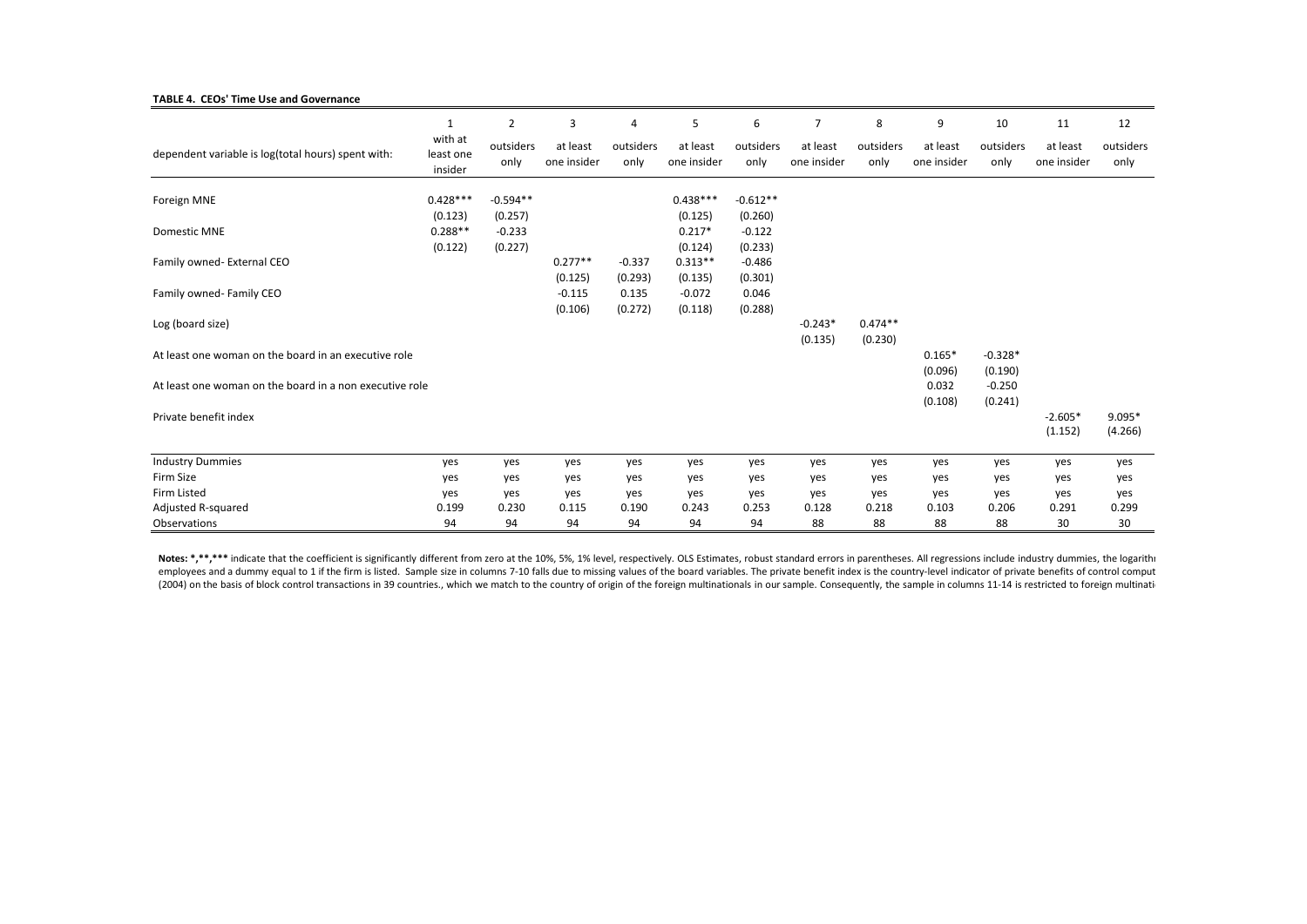#### **Table 5: CEOs' Time Use and Firm Performance**

|                                                                 | (1)               | (2)               | (2)               | (3)                 | (4)                 | (5)                          | (7)               | (8)               |
|-----------------------------------------------------------------|-------------------|-------------------|-------------------|---------------------|---------------------|------------------------------|-------------------|-------------------|
| dependent variable:                                             | Log(productivity) | Log(productivity) | Log(productivity) | Log(productivity)   | Log(productivity)   | Log(productivity)            | Profits/Employees | Sales growth rate |
| Log total hours                                                 | $2.145***$        |                   |                   |                     |                     |                              |                   |                   |
| Log total hours with at least one insider                       | (0.611)           | $1.229***$        | $1.274***$        | $1.223***$          |                     | $0.740**$                    | 72.340*           | 0.071             |
|                                                                 |                   | (0.431)           | (0.413)           | (0.418)             |                     | (0.319)                      | (41.758)          | (0.077)           |
| Log total hours with outsiders only                             |                   | 0.227             |                   |                     |                     | 0.072                        | 31.758            | $-0.016$          |
|                                                                 |                   | (0.249)           |                   |                     |                     | (0.189)                      | (21.187)          | (0.061)           |
| Log total hours working alone                                   |                   | 0.258             | 0.278             | $0.284*$            | 0.237               | 0.166                        | 3.619             | 0.005             |
|                                                                 |                   | (0.162)           | (0.168)           | (0.161)             | (0.157)             | (0.152)                      | (13.439)          | (0.046)           |
| Log total hours with outsiders at headquarters                  |                   |                   | 0.326             |                     |                     |                              |                   |                   |
|                                                                 |                   |                   | (0.294)           |                     |                     |                              |                   |                   |
| Log total hours with outsiders outside                          |                   |                   | 0.114             |                     |                     |                              |                   |                   |
|                                                                 |                   |                   | (0.152)           |                     |                     |                              |                   |                   |
| Log total hours with outsiders planned in advance               |                   |                   |                   | 0.210               | 0.205               |                              |                   |                   |
|                                                                 |                   |                   |                   | (0.215)             | (0.204)             |                              |                   |                   |
| Log total hours with outsiders unplanned                        |                   |                   |                   | $-0.196$<br>(0.342) | $-0.219$<br>(0.347) |                              |                   |                   |
| Log total hours with insiders planned in advance                |                   |                   |                   |                     | $0.857***$          |                              |                   |                   |
|                                                                 |                   |                   |                   |                     | (0.323)             |                              |                   |                   |
| Log total hours with insiders unplanned                         |                   |                   |                   |                     | $0.340*$            |                              |                   |                   |
|                                                                 |                   |                   |                   |                     | (0.186)             |                              |                   |                   |
|                                                                 |                   |                   |                   |                     |                     |                              |                   |                   |
| H0: hours with insiders=hours with outsiders                    |                   | .000              |                   |                     |                     | .006                         | .184              | .244              |
| HO: hours with outsiders at HQ=hours with outsiders outside     |                   |                   | .421              |                     |                     |                              |                   |                   |
| H0: hours with insiders planned=hours with insiders unplanned   |                   |                   |                   |                     | .131                |                              |                   |                   |
| H0: hours with outsiders planned=hours with outsiders unplanned |                   |                   |                   | 0.288               | .247                |                              |                   |                   |
| <b>Industry Dummies</b>                                         | yes               | yes               | yes               | yes                 | yes                 | yes                          | yes               | yes               |
|                                                                 |                   |                   |                   |                     |                     | size, listed, log            |                   |                   |
| Controls                                                        | size, listed      | size, listed      | size, listed      | size, listed        | size, listed        | (capital),<br>log(materials) | size, listed      | size, listed      |
| Adjusted R-squared                                              | 0.480             | 0.476             | 0.491             | 0.483               | 0.478               | 0.526                        | 0.476             | 0.111             |
| Observations                                                    | 80                | 80                | 80                | 80                  | 80                  | 78                           | 76                | 66                |

Notes: \*,\*\*,\*\*\* indicate that the coefficient is significantly different from zero at the 10%, 5%, 1% level, respectively. OLS Estimates, robust standard errors in parentheses.All regressions include industry dummies, the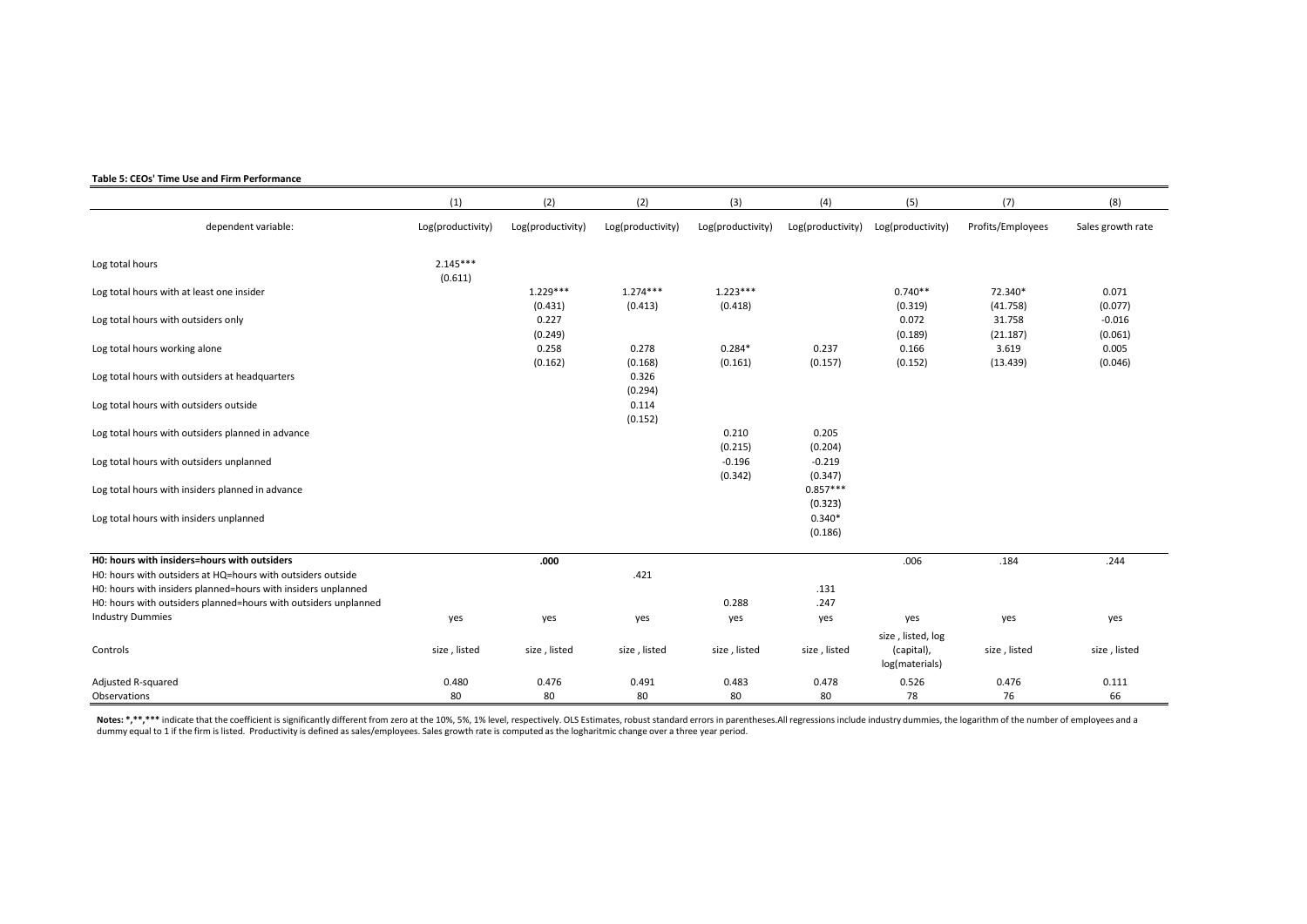

Figure A1: CEO Fixed Effects with 95% Confidence Interval

**Note:** Each dot represents the coefficient on each CEO dummy in a regression of log(time with at least one insider) on firm size, industry dummies and CEO dummies at the activity level. The bars are the 95% confidence intervals.